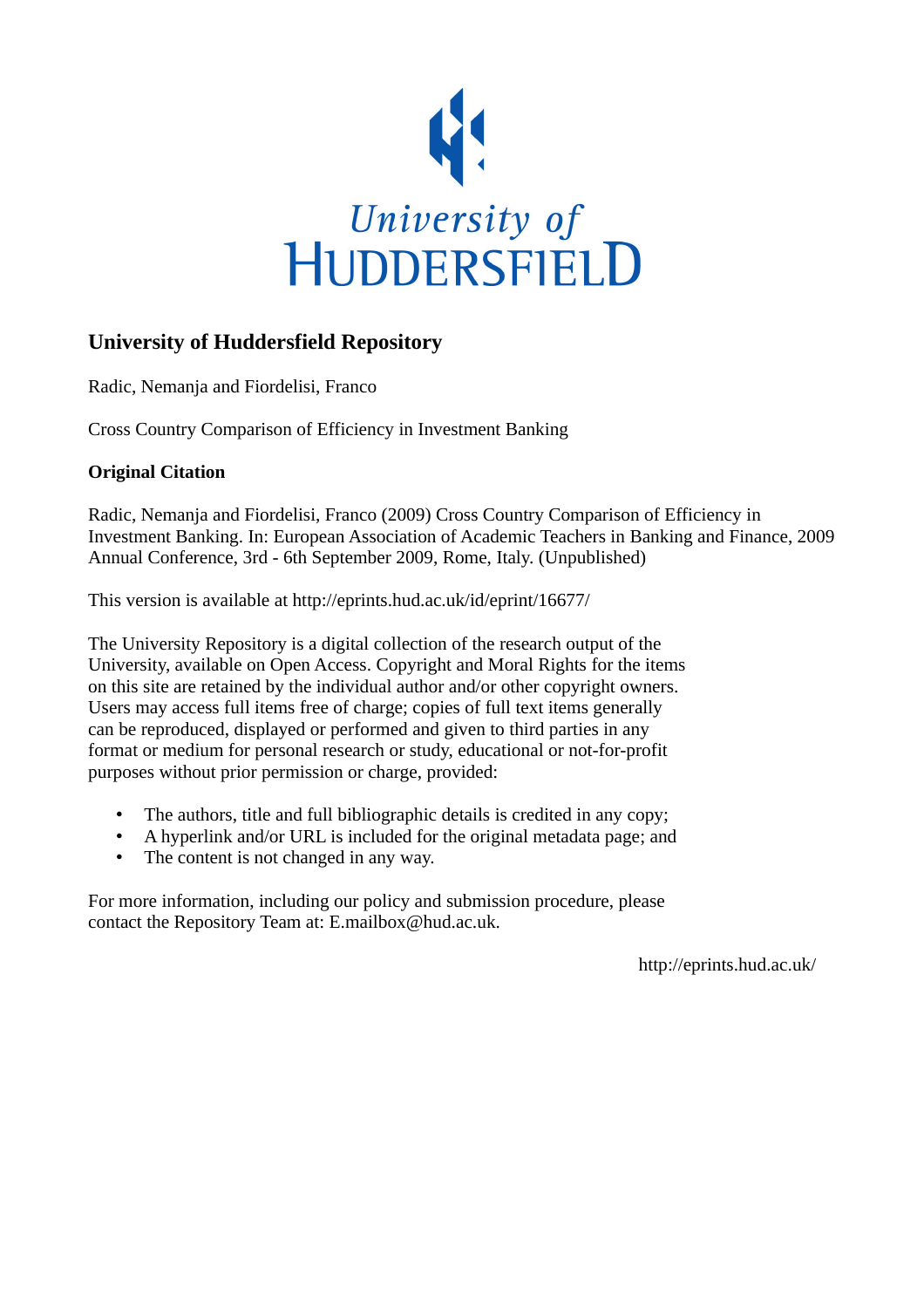# **Cross Country Comparison of Efficiency in Investment Banking**

#### **Nemanja Radić**

*.*

*University of Rome ''Tor Vergata'', Doctorate of Research in Banking and Finance, Via Columbia 2, Rome, Italy, e-mail:radic\_n@yahoo.com*

#### **Franco Fiordelisi**

*University of Rome ''Federico Caffè'', Department of Management and Law, Rome, Italy, e-mail:fiordeli@uniroma3.it*

### **Abstract**

This paper aims to identify the framework for comparing investment banks efficiencies across nations. In order to overcome traditional limitations two methods are adopted: first, where separate frontiers are estimated to check for the existence of structural differences between the countries; and second method which accounts for the influences of environmental factors on the industry, by including indicator of these factors in a definition of a common frontier. We use translog cost and profit function in order to measure X-efficiency. Data set consist from more than 900 investment banks from G7 countries (US, UK, Japan, Italy, Germany, France and Canada) and Switzerland over the period 2000-2007.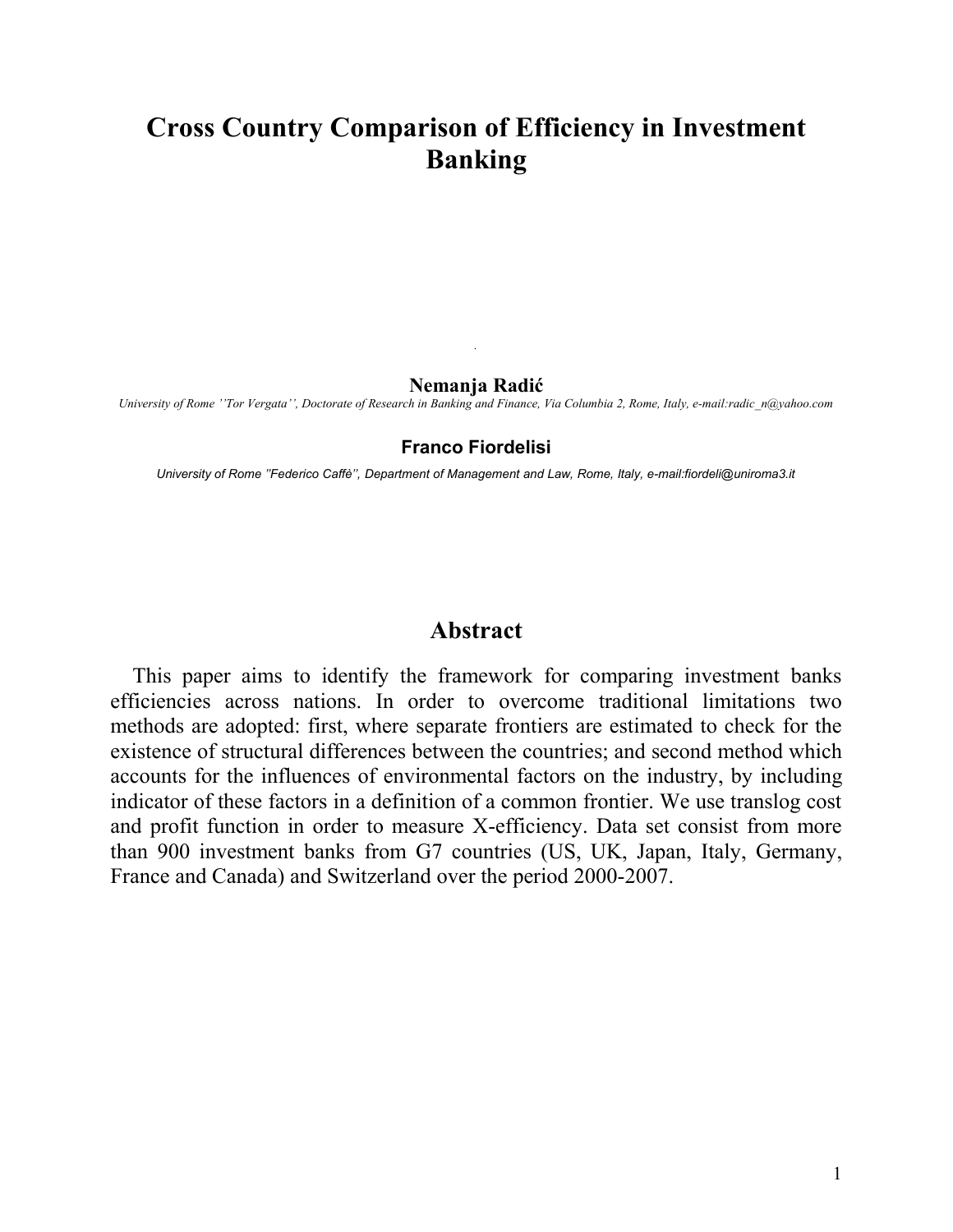## 1. **Motivation and Introduction**

Investment banking industry on the world level has gone through incredible transformation due to cross border activities and consolidation. Today more and more banks are crossing international borders and providing services around world. Having in mind the business of investment banking and newest trends, we can say that efficiency of these types of banks is important for several reasons. First, investment bank engage in public and private market transaction for corporations, governments and investors, and by doing so is making benefits for all the participants. Second, efficiency of these institutions affect the financial markets and the ability of investment banks to minimize costs or maximizes profits is important both for them and for their clients. Third, by exercising their powers and by improving their efficiency, these institutions improve certain industry segments (this refers to boutique investment banks).

We can define investment banking as the intermediation between issuers and investors through the core function of advisory, M&A, debt capital markets and equity capital markets.

A number of environmental trends as well as the creativity and dynamism of their professional teams have shaped today's investment banks. Most of the researchers and analysts agree that the key drivers of the phenomenal secular growth of the business have been: GDP growth and stock market prices; globalization through cross border investment flows (cross border mergers and acquisitions in the developed world as well as direct and portfolio investment in emerging markets); the accumulation of assets managed by institutions (growing share of GNP wealth managed by institutions such as pension funds has created a well structured market for investment banks); securitization (has represented a direct economical transfer from commercial to investment banks); deregulation.<sup>[1](#page-2-0)</sup>

Gardener and Molyneux (1995) have identified similar factors that affect and influence the evolution of investment banking, such as: real per capita income and wealth, economic forces that directly affect investment banking services through technological advances, the regulatory framework affects, distribution of property rights and the way that they are exercised.

Due to specific nature of this research and complexity of the investment banking business, we provide the literature definition of the same, where: ''Investment bank's business can be categorized into five main areas: broking (the broking of securities is commodity business in which firms appeal to customers mainly on

<span id="page-2-0"></span><sup>&</sup>lt;sup>1</sup> For further readings see Davis (2003)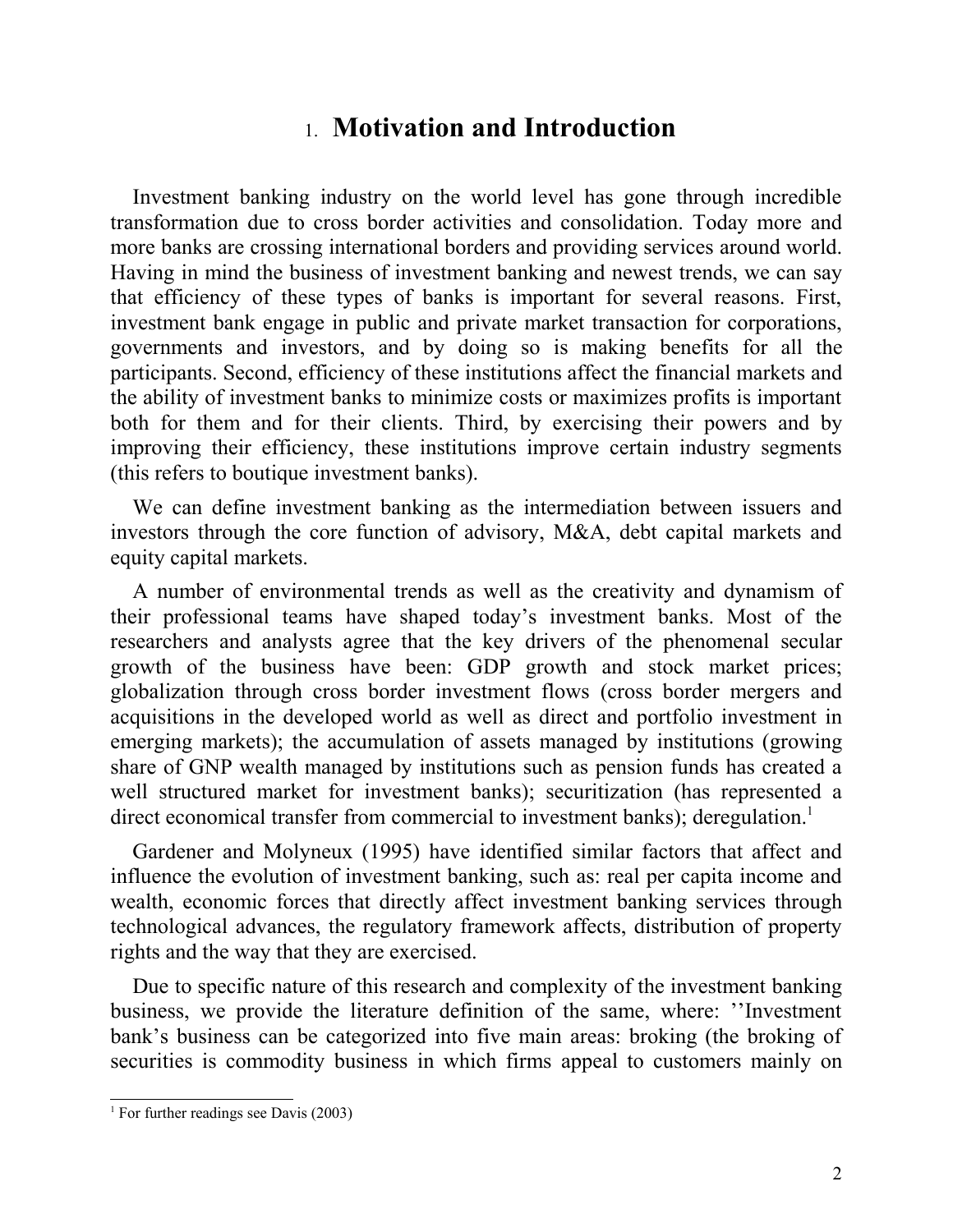price and integrity); trading (the trading of securities drives on market volatility); investment banking (represents the underwriting of new issues and advisory work also referred to as Mergers and Acquisitions); fund management (includes both retail and wholesale fund management); interest spread (income derivatives from borrowed funds)."<sup>[2](#page-3-0)</sup>

There are two basic types of investment banks: full-service and boutique. Full service investment banks (also known as the Wall Street bulge bracket) offer clients a range of service including underwriting, merger and acquisition advice, trading, merchant banking and prime brokerage. For example, Goldman Sachs offers services in investment banking, trading and principal investments, asset management and securities service; Merrill Lynch in capital markets, investment banking and advisory, wealth management, investment management, insurance and banking. Boutique investment banks specialize in particular segments of the market. They do not offer a range of service and are not part of larger financial institution.<sup>[3](#page-3-1)</sup> For example, Greenhill is specialized for Advisory services in M&A, Financial restructuring and Merchant banking, while Lazard offers Financial advisory and Asset management services.[4](#page-3-2)

Beside these two basic types of investment banks it is important to mention financial holding companies, which operate full-service investment banking, and can besides that offer clients large sums of credit (for example Citigroup, HSBC, Credit Suisse, JP Morgan Chase and Bank of America).<sup>[5](#page-3-3)</sup> For example, business segments for HSBC Group are personal financial services, commercial banking, corporate, investment banking and markets and private banking.

Investment banking represents a revenue motivated business. In order for management to maximize their share of that revenue, they have to improve some or all sectors of investment banking business. Investment banks diversify their business lines in order to have earnings more stable. For most investment banks today, investment banking represents only a portion of their overall income. By looking at the JP Morgan Chase annual report for 2006, we notice that income by line of business was 24% for retail financial services, 24% for card services, 27% for investment bank, 10% for asset management, 8% treasury and securities services and 7% for commercial banking. On the other hand Morgan Stanley income source for 2007 were 19% for asset management, 24% for global wealth management and 57% for institutional securities.<sup>[6](#page-3-4)</sup>

<span id="page-3-0"></span> $2$  For further readings see Gardener and Molyneux (1995)

<span id="page-3-1"></span><sup>&</sup>lt;sup>3</sup> For further readings see Liaw (2006)

<span id="page-3-2"></span><sup>4</sup> Sources: Annual Reports for 2006 of the given banks.

<span id="page-3-3"></span><sup>5</sup> For further readings see Liaw (2006)

<span id="page-3-4"></span><sup>6</sup> Source was Morgan Stanley annual report for 2007.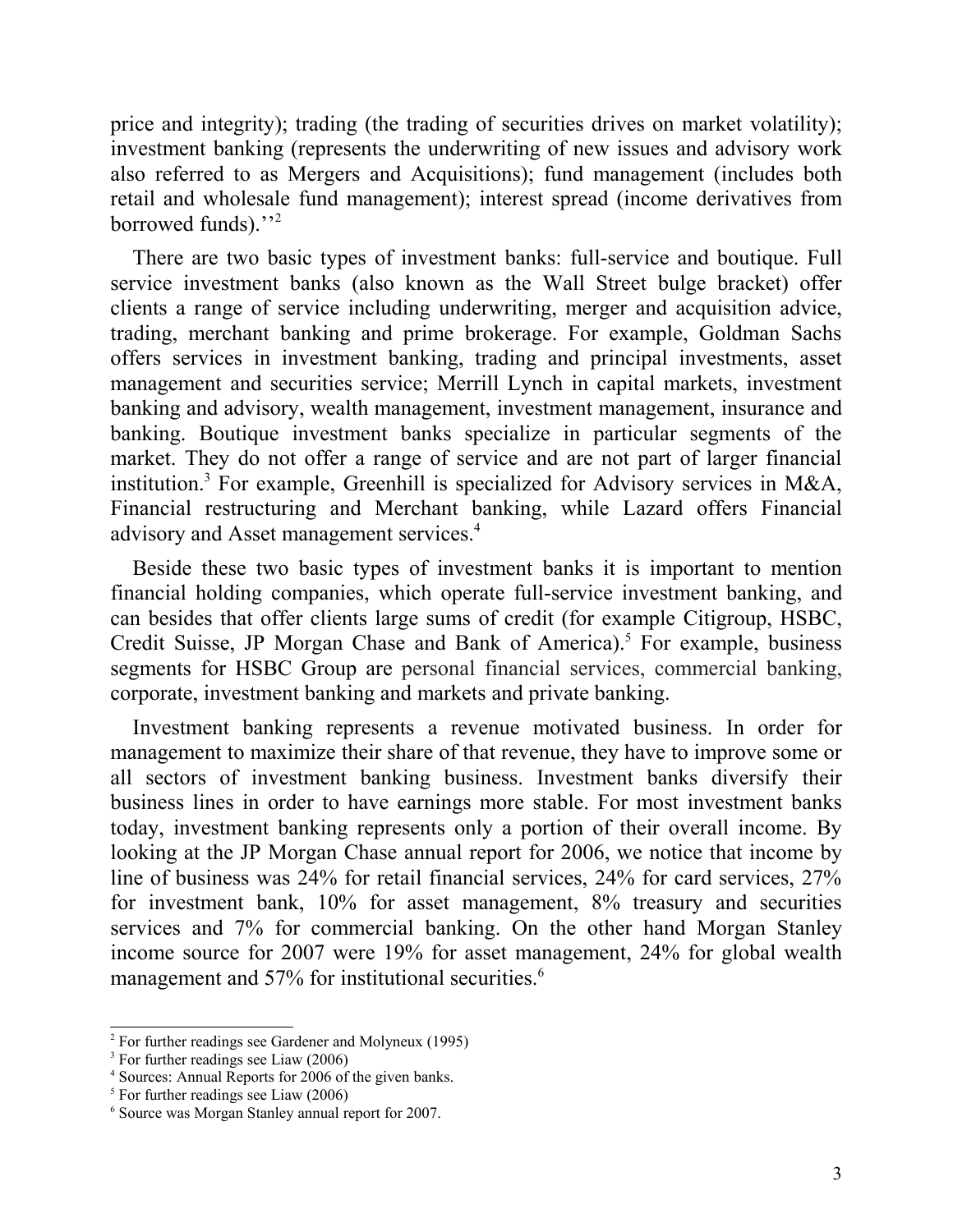Managing the cost base was always dominated by human capital, and influenced by investment in global infrastructure and product platforms. However, managing the cost bases raises also the issue of the relationship between cost and revenues, which means that banks can match its cost base to its revenue generating potential over time. Here the challenge is to either reduce cost base or to find other business to grow.[7](#page-4-0)

The most valuable tangible assets are people and as such, the biggest expenses are compensation and benefits. Other operating expenses are generally less then compensation expenses, and are known as communication and technology, occupancy and depreciation, brokerage, clearing and exchanges fees, marketing and advertisements, office supplies, exc. [8](#page-4-1)

Our focus in this article is on the efficiency frontier - how close investment banks are to a "best-practice" frontier. Since engineering information on the technology of financial institutions is not available, studies of frontier efficiency rely on accounting measures of costs, outputs, inputs, revenues, profits, etc. to impute efficiency relative to the best practice within the available sample.

For example, Berger and Humphrey (1997) stated, *''Frontier analysis provides an overall, objectively determined, numerical efficiency value and ranking of firms that is not otherwise available*'' (Berger and Humphrey 1997, p. 2). Same authors concluded that in terms of applications role of efficiency analysis is: ''*to inform government policy (e.g., by assessing the effects of deregulation, mergers, and market structure on industry efficiency); to address research issues (e.g., by determining how efficiency varies with different frontier approaches, output definitions, and time periods); and to improve managerial performance (e.g., by identifying best-practice and worst-practice branches within a single firm)*'' (Berger and Humphrey 1997, p. 46).

Today more than ever investment banking business has changed due to globalization, deregulation and the accumulation of assets, innovations, aggressive expansion and rivalry amongst industry leaders. In the new conditions to stay competitive and successful investment bank needs to have a strong product line, the ability to provide clients with an integrated solution, a strong global presence, financial strength, integrity and teamwork.

Identification, analyses and measurement some of these factors could tell us whether current efficiency measurements are sufficient to meet new trends in investment banking and whether investment bank efficiency is determined by structural characteristics (such as environmental factors) or technological progress.

<span id="page-4-0"></span><sup>7</sup> For further readings see Davis (2003)

<span id="page-4-1"></span><sup>8</sup> For further readings see Liaw (2006)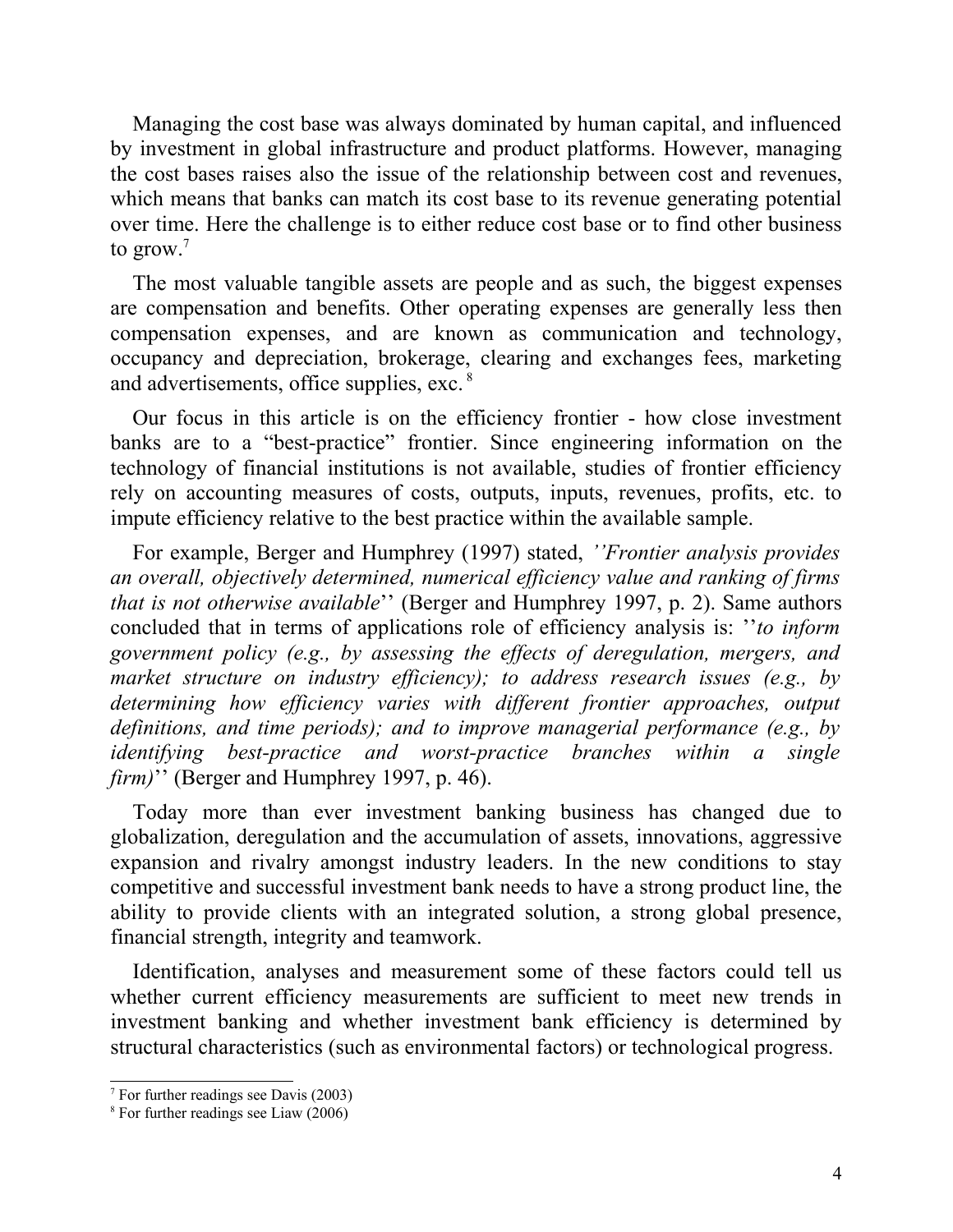This paper contributes to the existing literature for the following reasons: First, with providing a focus on the investment banking, which is surprisingly inadequately explored (Berger and Humphrey 1997 cites no studies on investment banks, and the only paper analyzing this sector was from Beccalli 2004) we contribute to existing literature. Second, we perform cost and profit efficiency comparison of the investment banking industries in G7 countries (US, UK, Japan, Italy, Germany, France and Canada), through introduction of the appropriate environmental variables in the cost and profit frontier estimations. Our goal is to obtain a proper comparison of banking efficiency across countries by using a global best practice econometric frontier whereby the banks in each country can be compared against the same standard. Third, we conduct completely separate frontiers analysis to check for the existence of structural differences between the countries.

We choose to consider cost and profit efficiency comparison of the investment banking industries because markets are becoming more competitive and current differences in productive efficiency and costs among them, will determine each country banking structure and future competitiveness. Reason for consideration of alternative profit efficiency is in the case where assumptions underlying cost and profit efficiency are not met. Dietsch and Lozano-Vivas (2000) said *''To predict the effects of an expected increase in cross-border competition, knowledge of the differences or similarities in the current banking costs and productive efficiencies between countries is important*'' (Dietsch and Lozano-Vivas 2000, p. 987).

Research regarding international comparisons of banking efficiency can be summarized into three groups (Berger 2007). First, comparisons of the efficiencies of banks in different nations, with all banks measured against a common frontier. Second, comparisons of the efficiencies of banks in different nations, with banks from each nation measured against their own nation-specific frontier. Third, comparisons of the efficiencies of foreign-owned versus domestically owned banks within the same nation, with both types of banks measured against the same nationspecific frontier. As it can be seen from same study all three types of comparisons have limitations, but only the third category addresses the key issues – why cross border consolidation among developed nations is so low and why foreign banks presence is much higher in developing nations.

As Berger and Humphrey (1997) said, cross-country comparisons are difficult to interpret because the regulatory and economic environments faced by financial institutions are likely to differ importantly across nations and because the level and quality of service associated with deposits and loans in different countries may differ in ways that are difficult to measure. On the other side, they can provide valuable information regarding the competitiveness of banks in different countries,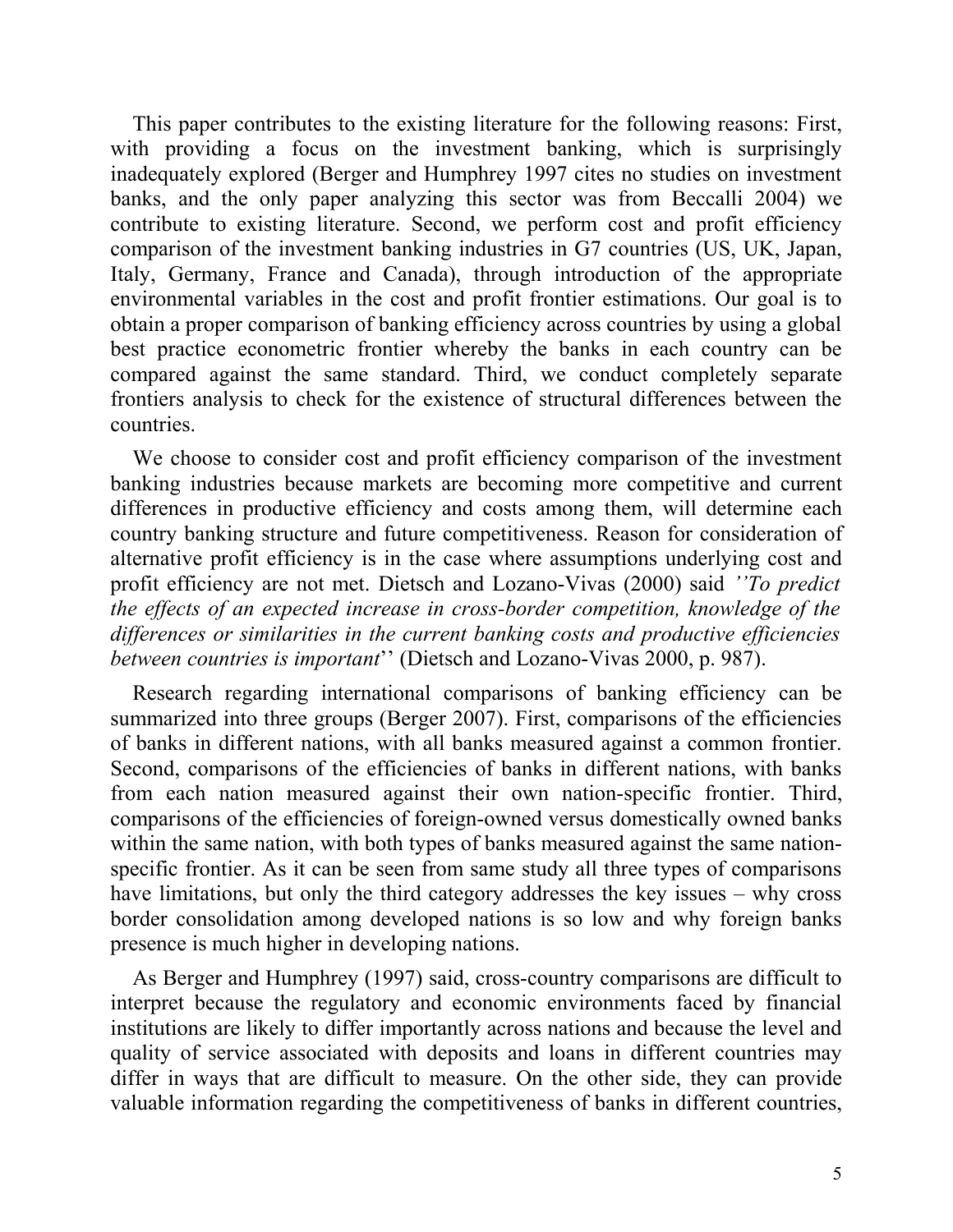a concern of particular importance in the increasingly harmonized European market for banking services and the perhaps more globalized financial markets of the future.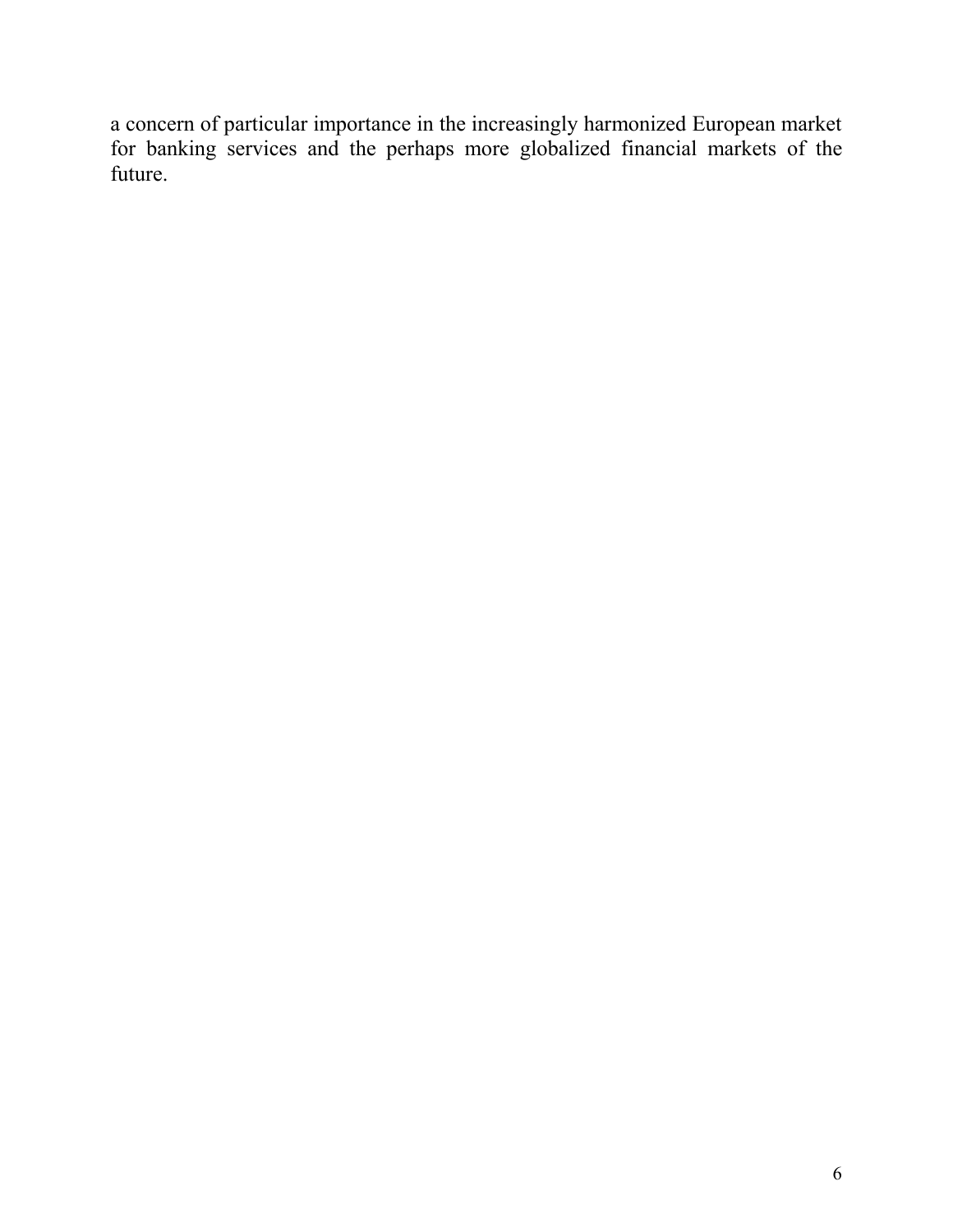### **2. Literature Review**

This section reviews the existing literature on the influence of the environmental variables on the banking efficiency studies. It is organized as follows: section 2.1. examines the studies on the efficiency of investment banks, whereas section 2.2. analyses the issue of the influence of environmental variables on banking performance.

#### **Section 2.1. The efficiency of the investment banks**

Literature review by Berger and Humphrey (1997) quotes no studies on efficiency of investment banks. This is due to the difficulties of modeling successfully the peculiar nature of their production process (variables identification) and partially to the lack of good quality data. For example, the same authors mentioned only five studies that compare efficiency levels across countries where three of these studies took Nordic countries for comparison, and other two cross-country studies were applied for 11 OECD and 8 developed countries. As well, most financial institution efficiency studies have been applied to the U.S. banking industry.

Further motivation for our study comes from recent interest in comparison of banking efficiency.

International comparisons of bank efficiency, literature review from Berger (2007), investigate 100 studies that compare bank efficiencies across nations. These comparisons differ in terms of how efficiency is measured. Studies that have compared efficiency of different nations by using common frontier have mainly focused on several European nations, and U.S (they have examined mainly developed nations). Efficiency comparisons of different nations by using nation specific frontiers have been applied for depository financial institutions and insurance companies covering mainly U.S. and individual European nations (most of these single-nation efficiency studies do not focus on international comparisons). A number of recent studies have expanded the bank efficiency literature by comparing the efficiencies of foreign-owned versus domestically owned banks within the same nation using the same nation-specific frontier and they have been dealing with developed and developing nations. Generally, problems with these studies were that their results aren't distinguished by the nation of origin of the foreign owned banks, where only the most comprehensive developed nation studies have identified the nation of origin of the foreign owned banks.

Only a few studies have been made on efficiency of investment firms like Anolli and Resti 1996, and Beccalli 2004. Study from Beccalli (2004) has introduced two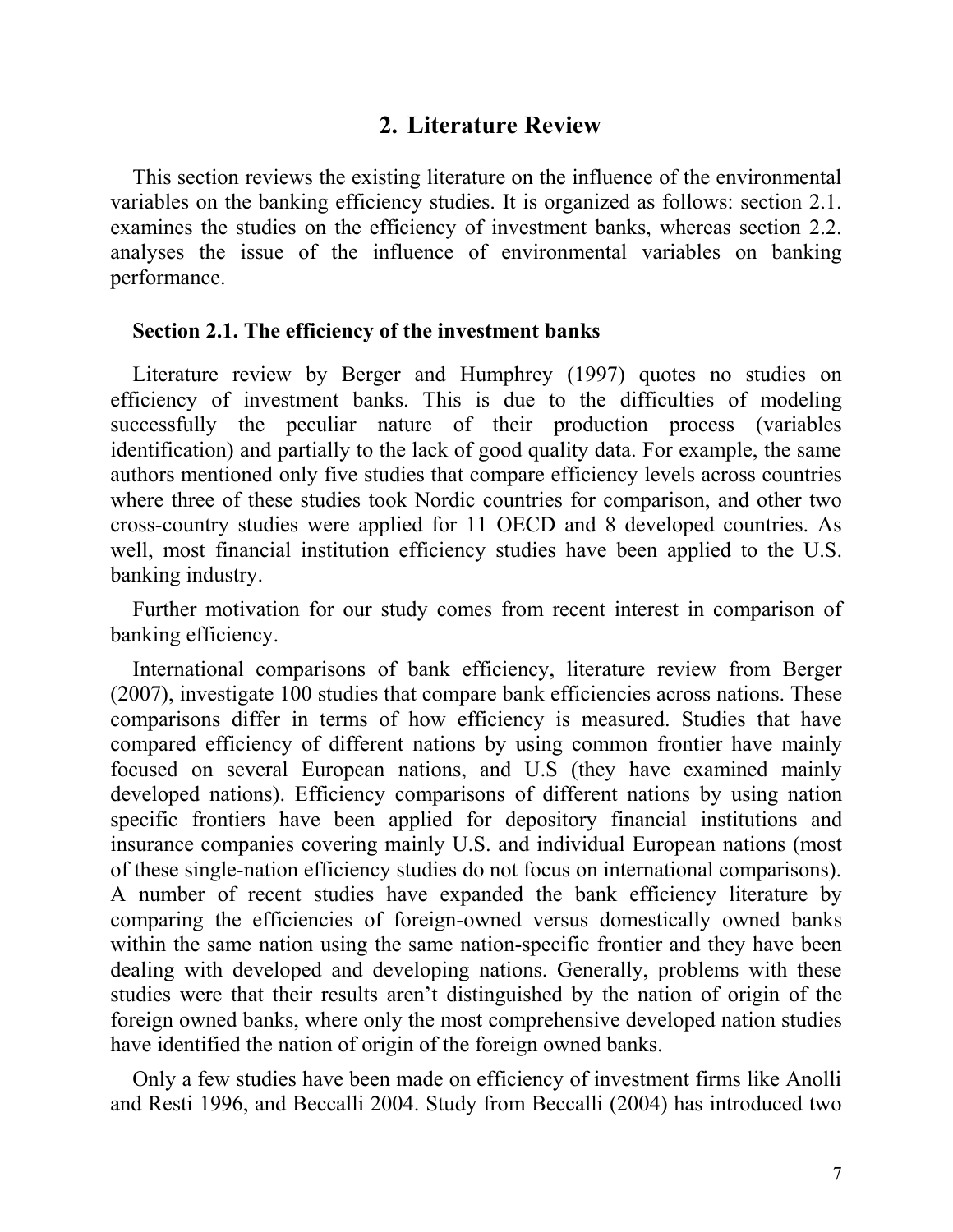new methods for cross country comparisons of the cost efficiency of UK and Italian investment firms over the period 1995-1998. The first method shows differences between the efficiency of the two countries by incorporating environmental variables into the cross country common frontier. The second method shows differences in the efficiency of the domestic versus foreign investment firms in the two countries, by testing the ability to monitor and control on a cross-border basis. Methodology used is based on parametric stochastic frontier approach (SFA) in order to model cost efficiency. Data in the study are taken from financial statements from both countries. The author found important to control for environmental variables since they had significant influence on cost efficiency and profitability in her research. In terms of cross country operations, it was found that more efficient firms go abroad, exporting a more efficient model while less efficient firms attract foreign investment firms with higher efficiency.

Over the past decade, substantial research has been done for measuring the efficiency of financial institutions, mainly commercial banks. Different efficiency concepts (cost, profit and alternative profit), different efficiency measurement methods (parametric and non parametric) have been employed to improve current methodology. Next, we give overview some of these researches.

Looking at the study from Berger and Mester (1997) we can realize that there is still little information and no consensus on the sources of the substantial variation in measured efficiency, although there has been significant research regarding the efficiency of financial institutions.

There is a consensus in the literature that differences in frontier efficiency among financial institutions exceed inefficiencies attributable to incorrect scale or scope of output. However, there is really no consensus on the preferred method for determining the best-practice frontier against which relative efficiencies are measured (Berger, Hunter & Timme 1993).

Recent studies such as those from Hughes and Mester (1993), McAllister and McManus (1993), Mester (1996), Berger and DeYoung (1997), Altunbas, et. al. (2001), suggest that risk characteristics need to be incorporated in the underlying industry cost or profit functions because, `unless quality and risk are controlled for, one might easily miscalculate a bank's level of inefficiency'. What these studies have in common is their focus only on one country.

Earlier consideration leads us to investigate efficiency and synergies on both cost and revenue side. We can find many studies dealing with banking changes in cost and profit efficiency, but they are mainly limited to US and Europe, while no study has treated the investment banking cross-country cost and profit efficiency. Some of the studies that have analyzed universal banking (which includes investment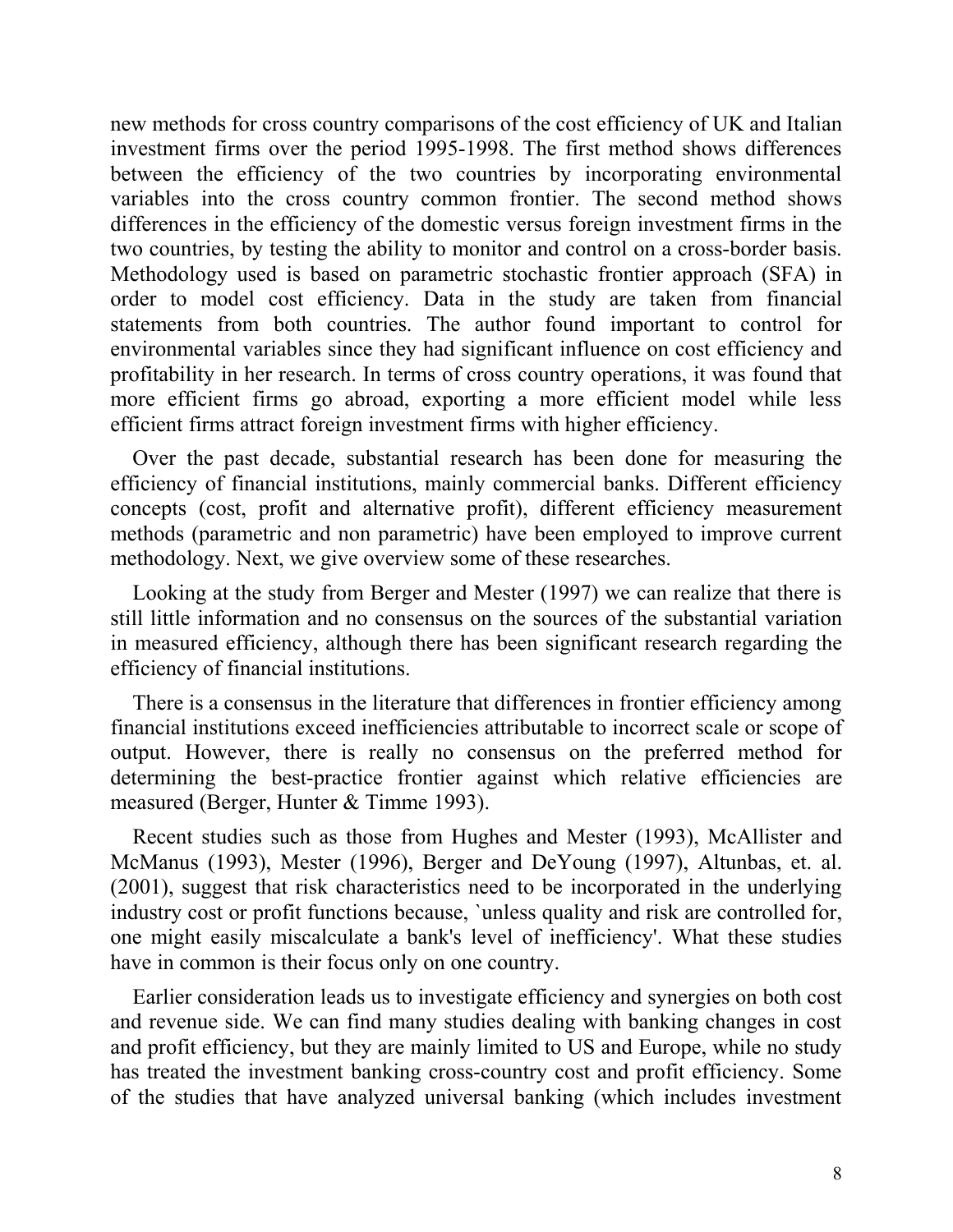banking in their business) together with traditional banking are analyzed in next paragraphs.

Allen and Rai (1996) use distribution-free approach (DFA) and stochastic frontier approach (SFA) for a systematic comparison of X-inefficiency measures across 15 developed countries under different regulatory environments. The authors estimate a global cost function for international banks to test for both input and output inefficiencies. Results for 1988-1992 data (in the form of balance sheet and income statement) suggest the prevalence of input X-inefficiencies far outweighs that of output inefficiencies, and that the distribution-free model overestimates the magnitude of X-inefficiencies relative to the stochastic cost frontier approach.

Vander Vennet (2002) used a parametric methodology in order to measure cost and profit efficiency of European financial conglomerates and universal banks in 1995-1996. The sample consists of 2.375 EU banks from seventeen countries for which all the variables were available from their published annual statements. Results show that financial conglomerates are more revenue efficient than specialized banks and that universal banks are more efficient on both cost and revenue side. The author suggests, *''Further research should examine the sources of the efficiency differences between various types of banks'* (Vander Vennet 2002, p. 280)*'*.

### **Section 2.2. The importance of the environmental variables in the studies of banking efficiency and performance**

Berger et al. (1993) and Berger and Humphrey (1997) confirm that efficiency scores differ markedly across studies. According to Mester (1993, 1997) and Berger and Mester (1997), the failure to account for heterogeneity is a likely candidate to cause this instability of efficiency results. Consequently, controlling for heterogeneity results in efficiency scores that more accurately reflect management's ability to minimize costs and maximize profits was also recognized by Bos et al. (2008).

Cross-border comparison of efficiency was somewhat of a paradox, since banks were compared to a common efficient frontier while assuming that different countries have access to the same technology. Some research papers were working on country specific environmental factors in order to avoid this technology problem (Lozano-Vivas et al. 2002, Dietsch and Lozano-Vivas 2000).

According to Dietsch and Lozano-Vivas (2000), considering environmental conditions while measuring banking efficiency differences across countries is important because these differences should take into account the way in which banking services are produced. In the research from Beccalli (2004), author also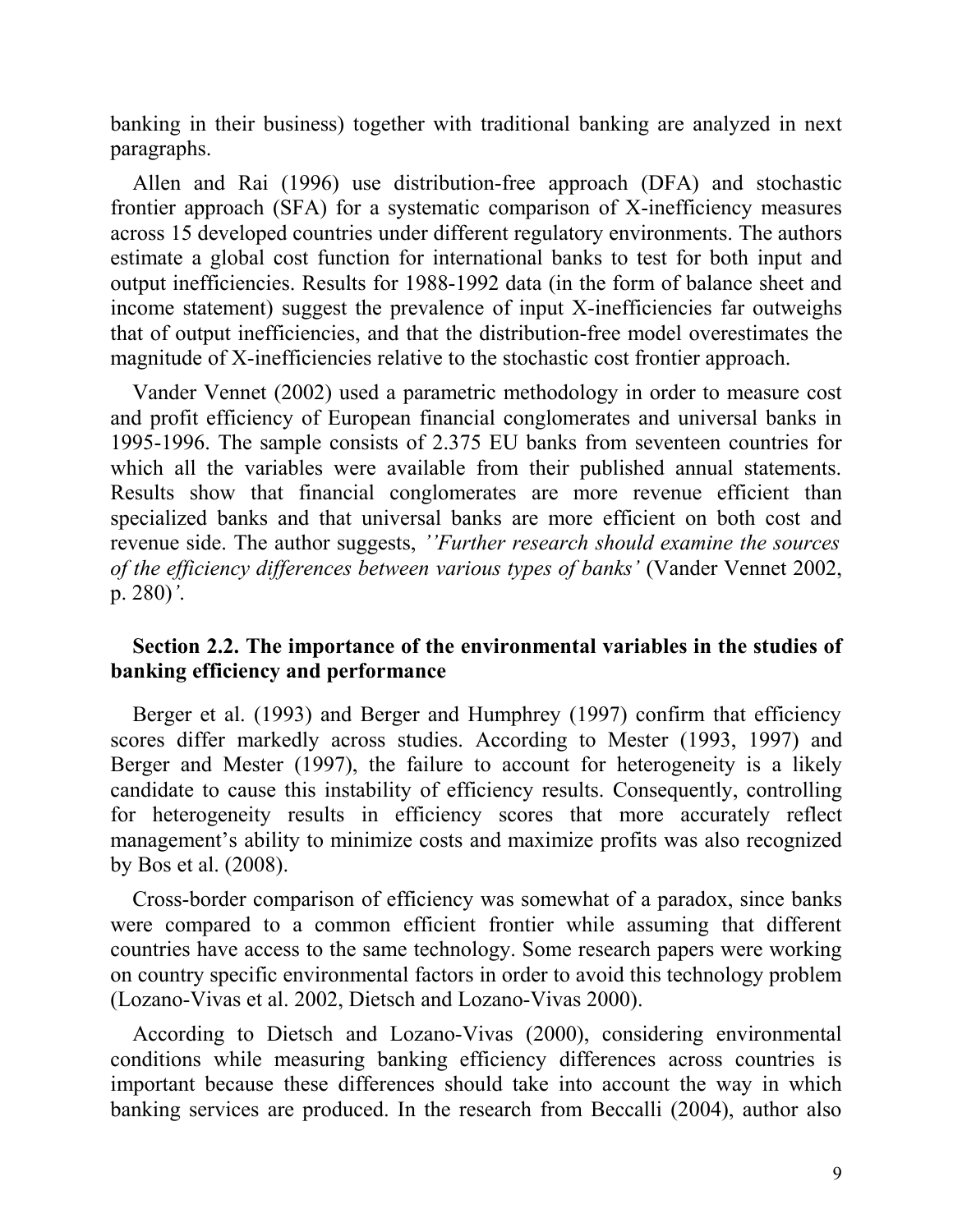proves the importance of environmental variables, for the cross-country comparisons of the cost efficiency of UK and Italian investment firms.

Looking at the cross-country differences in banking efficiency Valverde, et al. (2007) showed using data on large banks across 10 European countries for the period 1996-2002, that they are roughly equally efficient after controlling for differences in business environment, banking costs, and bank productivity. Parametric approach for measuring cost efficiency used in this study was the distribution free approach (DFA). Results suggest that the large banks in each of the 10 countries had almost identical average efficiency values and since no country have a strong efficiency advantage, it seems likely that state efforts to promote ''national champions'' through favorable mergers may determine the outcome.

In existing studies that estimate the efficiency of banks in a cross-national scenario, the standard approach is to construct a common efficient frontier for all firms, regardless of their home country. However, this standard approach is unable to compare the different banking systems on an equal footing, because it does not account for cross-country differences in regulation, economic and demographic conditions, which are beyond the control of bank managers.

Without a common benchmark it is difficult to compare efficiency levels and rankings (Coelli et al., 2005; Bos and Schmiedel, 2007). Most recent studies therefore estimate a common benchmark, but seek to control for systematic differences across banks that are not due to inefficiency.<sup>[9](#page-10-0)</sup>

In this paper, we therefore have to account for potential differences arising from certain country-specific aspects of the banking technology on the one hand and from the environmental and regulatory conditions on the other. In particular, the economic environments are likely to differ significantly across countries. Three categories of environmental variables are taken into account: (1) those that describe the main macroeconomic conditions, which determine the banking product demand characteristics, (2) variables that describe the structure of the banking industry, and (3) those that characterize the accessibility of banking services. More explanation about given variable is provided in the data and sample section of the paper.

<span id="page-10-0"></span><sup>&</sup>lt;sup>9</sup> Deprins and Simar (1989), Kumbhakar and Lovell (2000) observe that it can be difficult to determine if an exogenous variable is a characteristic of production technology or a determinant of productive efficiency.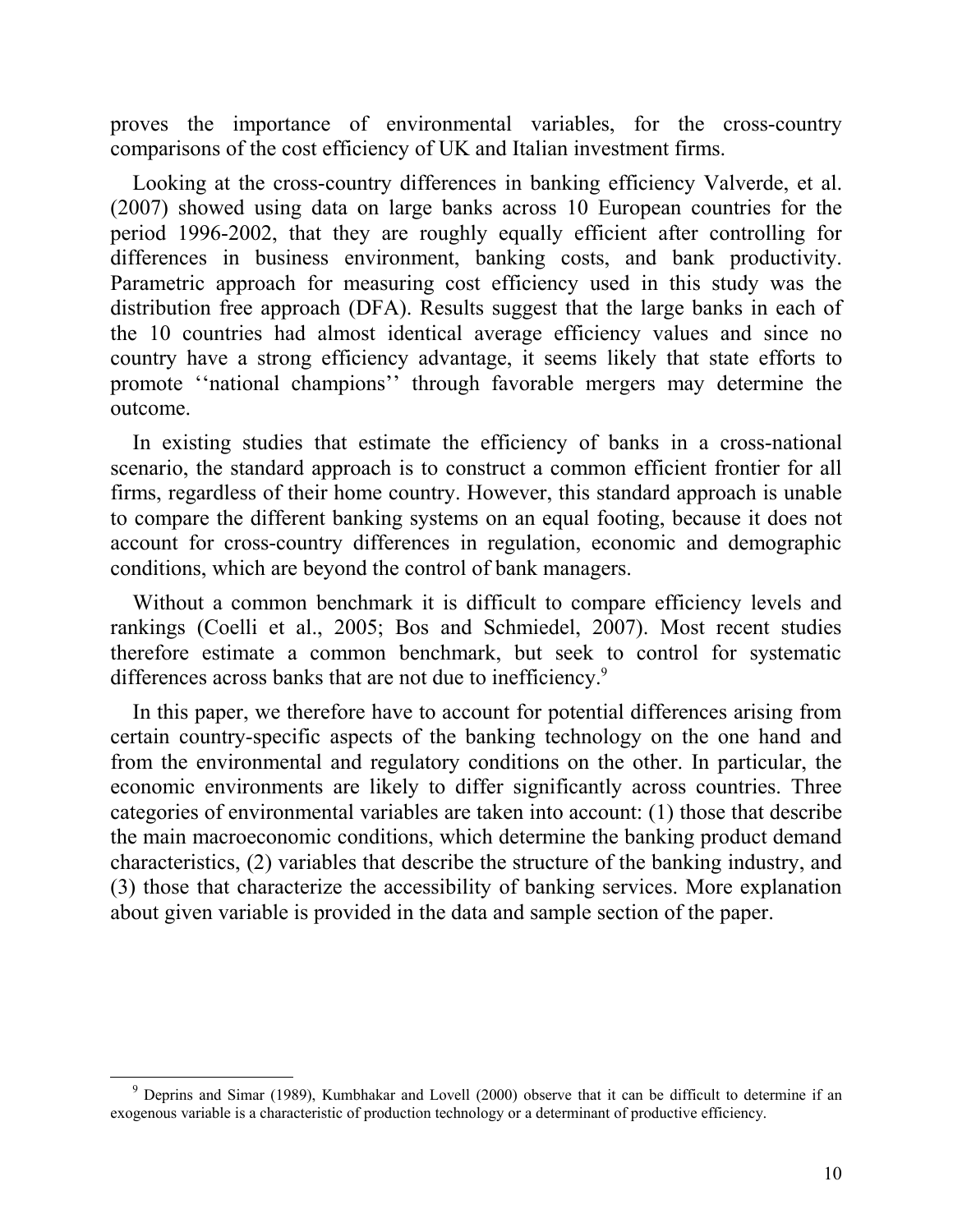### **3. Methodology**

Primary objective of our empirical analysis is to identify the framework for comparing investment banks efficiencies across nations.<sup>[10](#page-11-0)</sup> Two methods are adopted: first, where separate frontiers are estimated to check for the existence of structural differences between the countries; and second method which accounts for the influences of environmental factors on the industry, by including indicator of these factors in a definition of a common frontier.<sup>[11](#page-11-1)</sup>

We use stochastic frontier approach to model cost and profit efficiency.

Efficiency is estimated by using the parametric Stochastic Frontier analysis (originally independently proposed by Aigner, Lovell and Schmidt (1977) and Meeusen and Van den Broeck (1977)). This model can be expressed in the following form:

 $Y_i = x_i\beta + \varepsilon_i$   $\varepsilon_i = v_i + u_i$   $i=1,...,N$  (1)

Where:

 $-Y_i$  is the (logarithm of the) cost of production of the i-th firm;

 $- x_i$  is a k×1 vector of (transformations of the) input prices and output of the i-th firm;

 $-\beta$  is a vector of unknown parameters;

-  $\varepsilon_i$  is disentangled in two main components: The first is the random error term  $(v_i)$ , accounting for measurement errors, bad luck and other factors unspecified in the cost function. The  $v_i$  are assumed to be iid normal random variables with mean zero and constant variance  $\sigma V^2$ ,  $N(0,\sigma_V^2)$  and independent of the u<sub>i</sub>; The second term is a non-negative cost inefficiency term  $(u_i)$ , added to the cost frontier representing minimum cost. It is generally assumed to have a half normal or truncated normal distribution, with variance equal to  $\sigma_U^2$ ,  $|N(0,\sigma_U^2)|^{12}$  $|N(0,\sigma_U^2)|^{12}$  $|N(0,\sigma_U^2)|^{12}$ .

Firm-specific estimates of technical inefficiency, u<sub>i</sub>, can be calculated by using the distribution of the inefficiency term conditional on the estimate of the

<span id="page-11-0"></span> $10$  According to Berger and Hannan (1994), efficiency measurements problems partially come from the fact that the measured efficiencies of the different industries may not be comparable to each other at all.

<span id="page-11-1"></span><sup>&</sup>lt;sup>11</sup> Introduction of two methods is performed in order to overcome traditional limitations.

<span id="page-11-2"></span> $12$  Assuming a half-normal distribution with mean zero implies that most banks are closely located to the frontier and with small level of inefficiency. Another possibility is to relax this *a priori* assumption and estimate the mean of the truncated normal distribution from the data.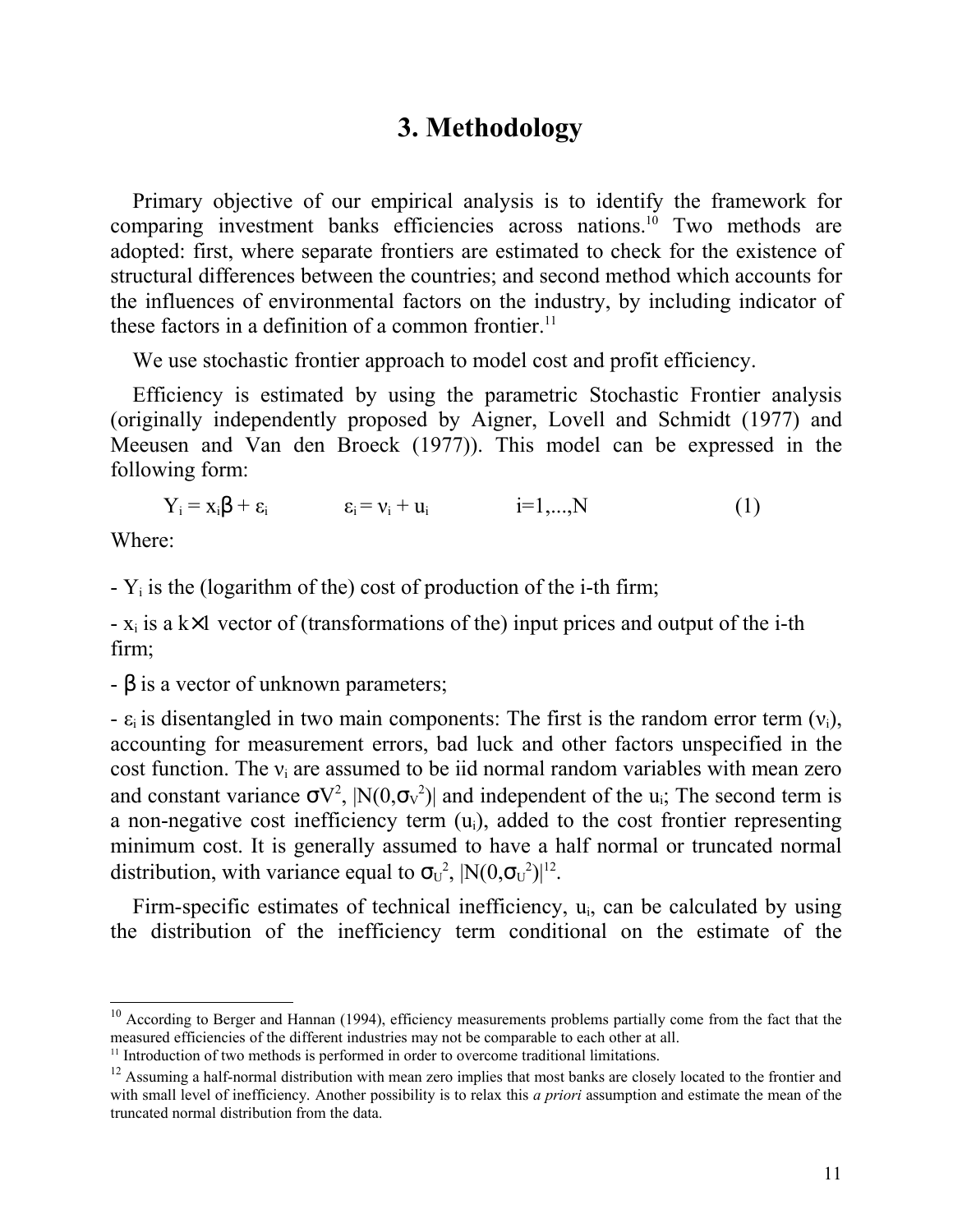composed error term,  $\varepsilon_i$  (Jondrow et al., 1982). The mean of this conditional distribution for the half normal model is shown  $as^{-13}$  $as^{-13}$  $as^{-13}$ 

$$
E(\mu_i/\varepsilon_i) = \frac{\sigma \lambda}{1 + \lambda^2} \left[ \frac{\int (\varepsilon_i \lambda / \sigma)}{1 - F(\varepsilon_i \lambda / \sigma)} + \left( \frac{\varepsilon_i \lambda}{\sigma} \right) \right]
$$
(2)

Where  $F(.)$  and  $f(.)$  are respectively the standard normal distribution and the standard normal density function.  $E(u_i/\varepsilon_i)$  is an unbiased but inconsistent estimator of u<sub>i</sub>. The ratio of variability (standard deviation, $\sigma$ ) for u and v can be used to measure the relative inefficiency of a firm, where  $\lambda = \sigma_{\nu}/\sigma_{\nu}$  is a measure of the amount of variation stemming from inefficiency relative to noise for the sample.

Estimates of bank specific cost efficiency are obtained by calculating:

$$
CE_i = [exp(-u_i)]^{-1}
$$
 (3)

This measure takes on a value between 0 and 1. Cost efficiency equals one for a fully efficient bank that operates on the efficient stochastic frontier.<sup>[14](#page-12-1)</sup>

The method of maximum likelihood is proposed for simultaneous estimation of the parameters of the stochastic frontier and the model for the technical inefficiency effects. We utilize the parameterization of Battese and Corra (1977) who replace σ<sub>ν</sub><sup>2</sup> and σ<sub>U</sub><sup>2</sup> with σ<sup>2</sup>=σ<sub>V</sub><sup>2</sup>+σ<sub>U</sub><sup>2</sup> and γ=σ<sub>U</sub><sup>2</sup>/(σ<sub>V</sub><sup>2</sup>+σ<sub>U</sub><sup>2</sup>). The parameter γ must lie between 0 and 1, where a value of zero means that all the deviations from the frontier are due to random error and a value of one indicates that all deviations are due to inefficiency. The technical efficiency of production for the i-th firm is defined by equation:

$$
TE_{i} = \exp(-u_{i})
$$
 (4)

The prediction of the technical efficiencies is based on its conditional expectation, given the model assumptions.<sup>[15](#page-12-2)</sup>

We choose to consider also alternative profit efficiency. Reason for consideration of alternative profit efficiency is in the case where assumptions underlying cost and profit efficiency are not met and are violated by the data. According to Berger and Mester (1999, pg.3), ''*profit maximization is superior to cost minimization for most purposes because it is the more accepted economic goal*

<span id="page-12-0"></span><sup>&</sup>lt;sup>13</sup> For further readings see Beccalli (2004, pg. 1368)

<span id="page-12-1"></span><sup>&</sup>lt;sup>14</sup> For further readings see Bos and Schiemdel (2007, pg.2086)

<span id="page-12-2"></span><sup>&</sup>lt;sup>15</sup> For further readings see Battese and Coelli (1995, pg. 328)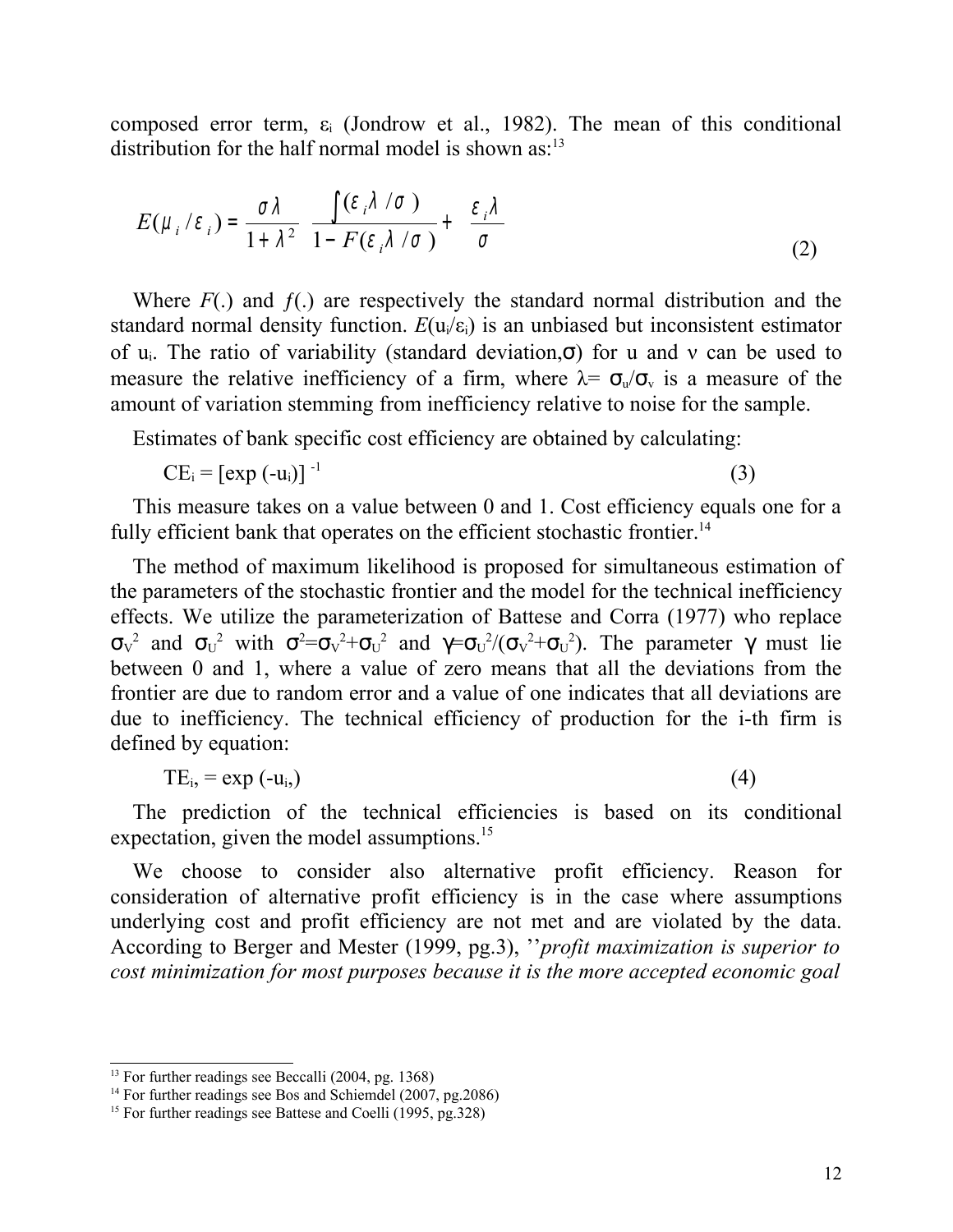*of firm's owners, who takes revenues as well as costs into account when making* decisions<sup>", [16](#page-13-0)</sup>

The frontier definition is the same as in the cost case, except for the dependent variable: we replace total cost with total profit and the inefficiency term  $(u_i)$  is subtracted as in the production case, given that the frontier represents maximum profit. Efficiency is given by the ratio of observed profit to frontier maximum profit (the ideal best practice for which  $u_i = 0$ ), equal to:<sup>[17](#page-13-1)</sup>

 $PE_i = [exp(-u_i)]$  (5)

In order to successfully perform first method of our research we specify both stochastic cost and profit function for each country to verify whether or not structural variables are the same in each country. Then we specify common stochastic frontier with two cases (case I with only endogenous structural variables, and case II with exogenous environmental variables).

To define a common frontier we use the following translog<sup>[18](#page-13-2)</sup> specification<sup>[19](#page-13-3)</sup>:

$$
\ln TC_i = a_0 + \sum_i a_i \ln y_i + \sum_j b_j \ln p_j + \frac{1}{2} (\sum_i \sum_j c_{ij} \ln y_i \ln y_j + \sum_i \sum_j d_{ij} \ln p_i \ln p_j) +
$$
  
+ 
$$
\sum_i \sum_j g_{ij} \ln y_i \ln p_j + f_E \ln E + \frac{1}{2} h_{EE} \ln E \ln E + \sum_j k_{Ej} \ln E \ln y_j + \sum_j m_{Ej} \ln E \ln p_j
$$
 (6)

where

 $TC_i$  is total cost for the i-th firm;

yi are the output quantities;

 $p_i$  are the input prices.

E is the firm level of equity capital.  $20$ 

As usual, symmetry and linear homogeneity restrictions are imposed standardising total cost  $TC$  and input prices  $p_i$  by the last input price.

<span id="page-13-0"></span><sup>&</sup>lt;sup>16</sup> Some of the studies employ an alternative profit function in which the firm maximizes profits given output quantities, rather than taking output prices as exogenous (Berger, Cummins and Weiss, 1996; Humphrey and Pulley, 1997; Akhavein, Berger, and Humphrey, 1997; Berger and Mester, 1997).

<span id="page-13-1"></span><sup>&</sup>lt;sup>17</sup> Fiordelisi and Ricci (2006, pg.11)

<span id="page-13-2"></span><sup>&</sup>lt;sup>18</sup> Berger and Mester (1997) used the distribution free approach and stochastic frontier approach for both translog and the Fourier specification of the cost and profit function, and have concluded that difference between two methods are not relevant. Same was observed and stated also by Vander Vennet (2002).

<span id="page-13-3"></span><sup>&</sup>lt;sup>19</sup> For further readings see Vander Vennet (2002, pg. 264)

<span id="page-13-4"></span> $20$  Equity is included into equation (as suggested by some authors such as Altunbas et al. 2000, Vander Vennet 2002, Beccalli 2004, Bos and Schmiedel 2007) as a measure of financial capital. It is treated as a netput, specifying interaction terms with other output and input prices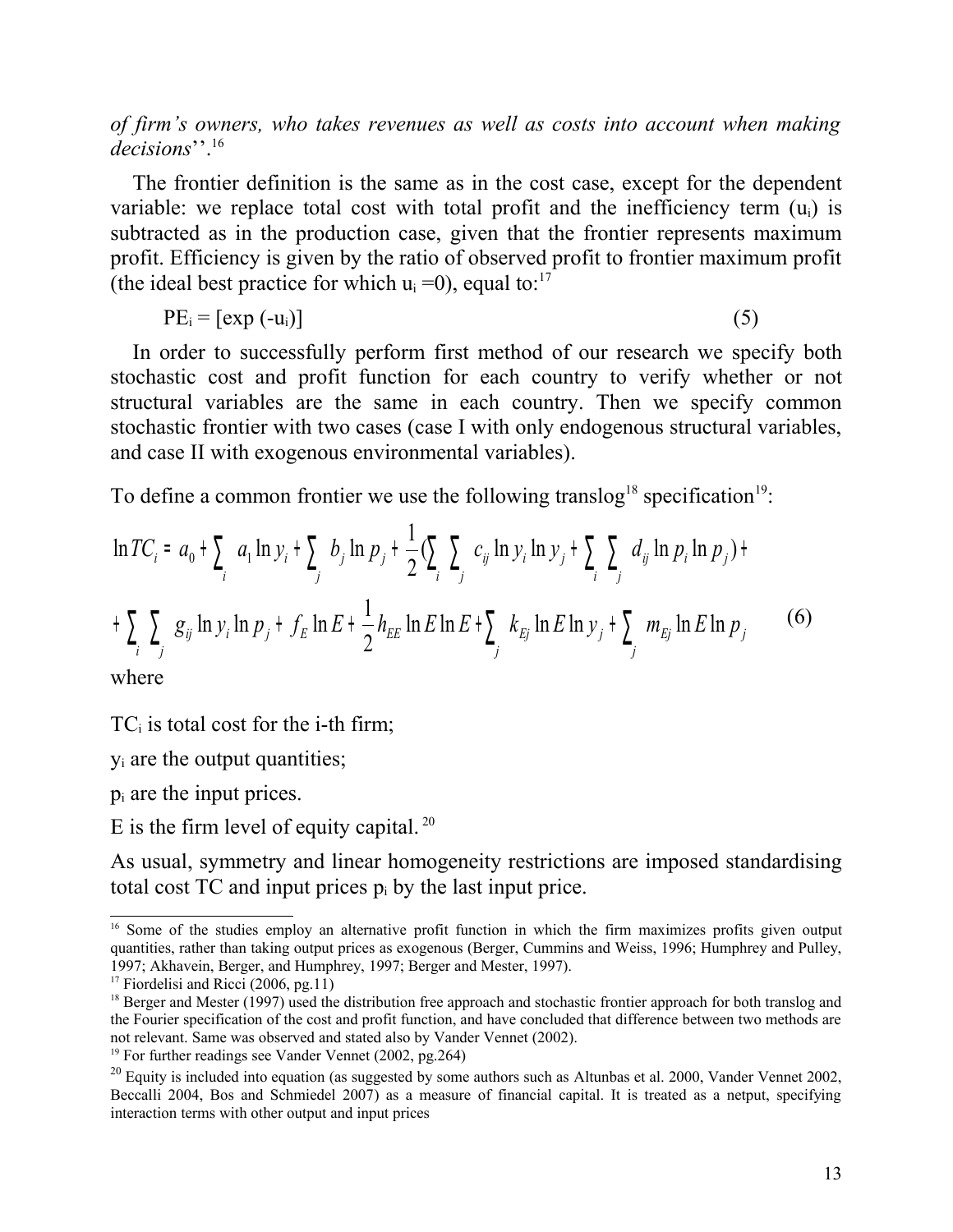In this model we don't account for possible strong heterogeneity in the sample (so efficiency estimates could be biased). Many authors have stressed the importance of accounting for heterogeneity in the frontier definition.

According to Dietsch and Lozano-Vivas (2000) the environmental conditions faced by financial institutions are likely to differ substantially and the specific environmental conditions of each country play an important role in the definition and specification of the common frontier of different countries.

In order to account for heterogeneity we follow Coelli et al. (1999) approach where there are two different ways for including environmental conditions or firms specific factors, that the authors specify as Case 1 and Case 2 Model.<sup>[21](#page-14-0)</sup>

### *Case 1 - Environmental factors have a direct influence on the production structure*

One possibility is to consider that environmental conditions/firm specific factors have a direct influence on the production structure. In this case we have to include some control variables in the deterministic portion of the stochastic frontier: it implies *"assuming that every firms face a different production function"* (Coelli et al. 1999, p. 254).

So we'll have:

$$
\ln y_{i} = \beta_{0} + \sum_{k=1}^{K} \beta_{k} \ln x_{ki} + \sum_{j=1}^{M} \theta_{j} \ln z_{ji} + v_{i} - u_{i}
$$
\n(7)

where we account for M environmental/firm specific factors  $z_i$  assuming different values for each i-th firm.

This specification can be straightforwardly adjusted for the cost case by assuming the natural log of total cost as dependent variable and changing the sign of the inefficiency component  $(u_i)$ . Using the translog specification, the deterministic portion of the cost frontier is the following: $^{22}$  $^{22}$  $^{22}$ 

$$
\ln TC_i = a_0 + \sum_i a_1 \ln y_i + \sum_j b_j \ln p_j + \frac{1}{2} (\sum_i \sum_j c_{ij} \ln y_i \ln y_j + \sum_i \sum_j d_{ij} \ln p_i \ln p_j) +
$$
  
+ 
$$
\sum_i \sum_j g_{ij} \ln y_i \ln p_j + f_E \ln E + \frac{1}{2} h_{EE} \ln E \ln E + \sum_j k_{Ej} \ln E \ln y_j + \sum_j m_{Ej} \ln E \ln p_j + \sum_{j=1}^M \theta_j \ln z_j
$$
 (8)

### *Case 2 - Environmental factors influence the inefficiency distribution*

<span id="page-14-0"></span><sup>&</sup>lt;sup>21</sup> Same approach was used by Fiordelisi and Ricci (2006) for Banc assurance in Europe.

<span id="page-14-1"></span><sup>&</sup>lt;sup>22</sup> For further readings see Fiordelisi and Ricci (2006, pg. 13)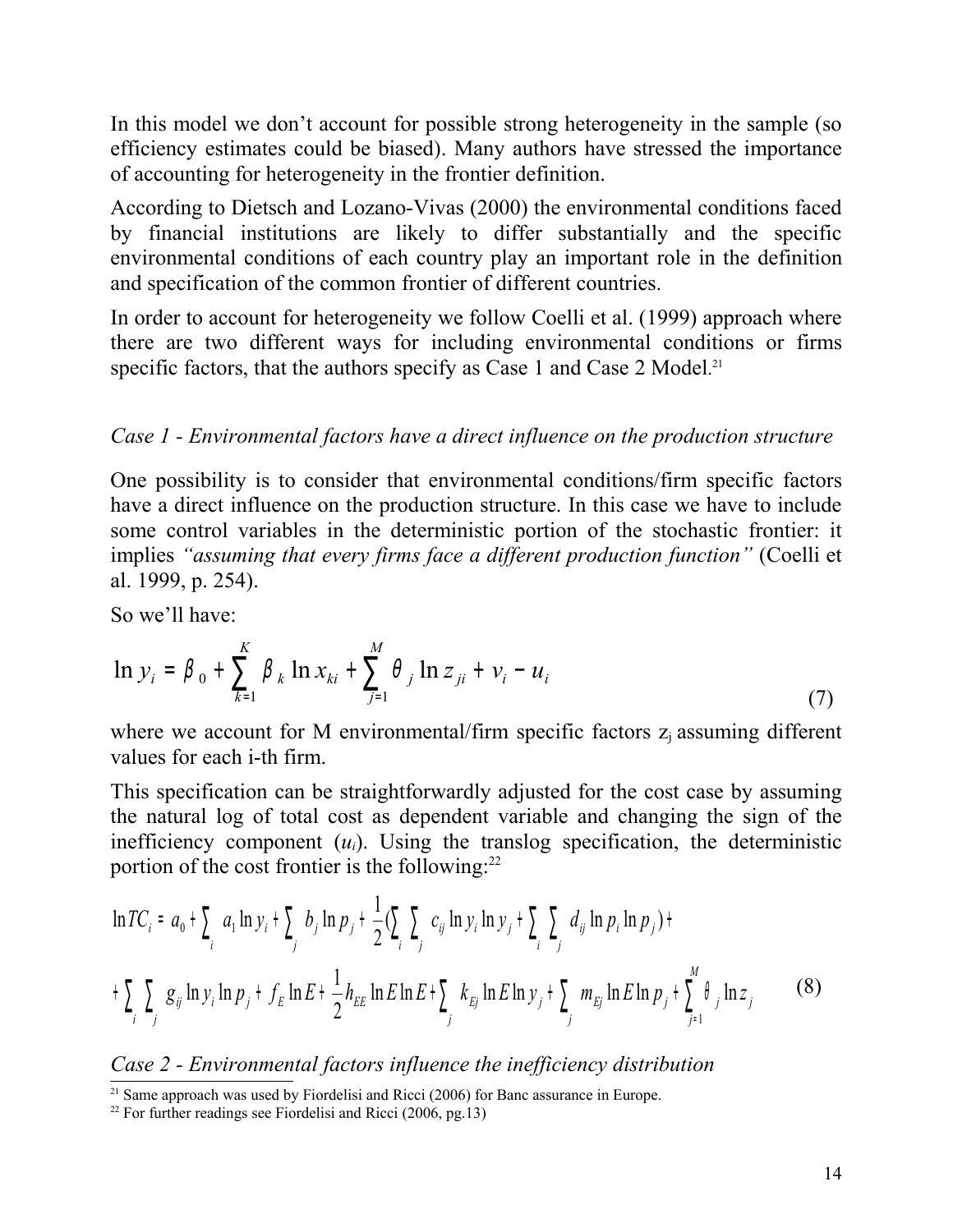A second possibility is to include the environmental/firm specific variables not directly in the production frontier, but to use them for modelling the inefficiency distribution.

As noted by Battese and Coelli (1995), the stochastic frontier production function is estimated in the first stage under the assumption that the inefficiency effects (error term) are identically distributed, while in the second stage the predicted technical efficiencies are regressed upon a number of factors, hence suggesting the inefficiency effects are *not* identically distributed. A more appropriate approach involves the specification of a model in which both relations are estimated in a single stage. This accounts for a stochastic frontier production function in which the technical inefficiency effects are a function of firm characteristics.<sup>[23](#page-15-0)</sup>

The inefficiency components  $u_i$  are assumed to be distributed independently, but not identically. For each i-th firm the technical inefficiency effect is obtained as truncation at zero of a normal distribution  $N(\mu_i, \sigma^2)$  where the mean  $\mu_i$  is a function of M factors representing the firm specific environment (Fiordelisi and Ricci 2006):

$$
\mu_i = \delta_0 + \sum_{j=1}^M \delta_j Z_{ji} \tag{9}
$$

The deterministic portion of the frontier remains the same as in equation 6 .

In this case we are supposing that all firms share the same technology, and environmental/firm specific factors have an influence only on the distance between each firm and the best practice.

The resulting efficiency estimates are incorporating the effect of environmental factors and can be viewed as gross measure of efficiency.<sup>[24](#page-15-1)</sup>

<span id="page-15-0"></span> $23$  For further readings see Coelli, et al.(1999, pg.255)

<span id="page-15-1"></span><sup>&</sup>lt;sup>24</sup> For further readings see Bos, et al. $(2005, \text{pg.}11)$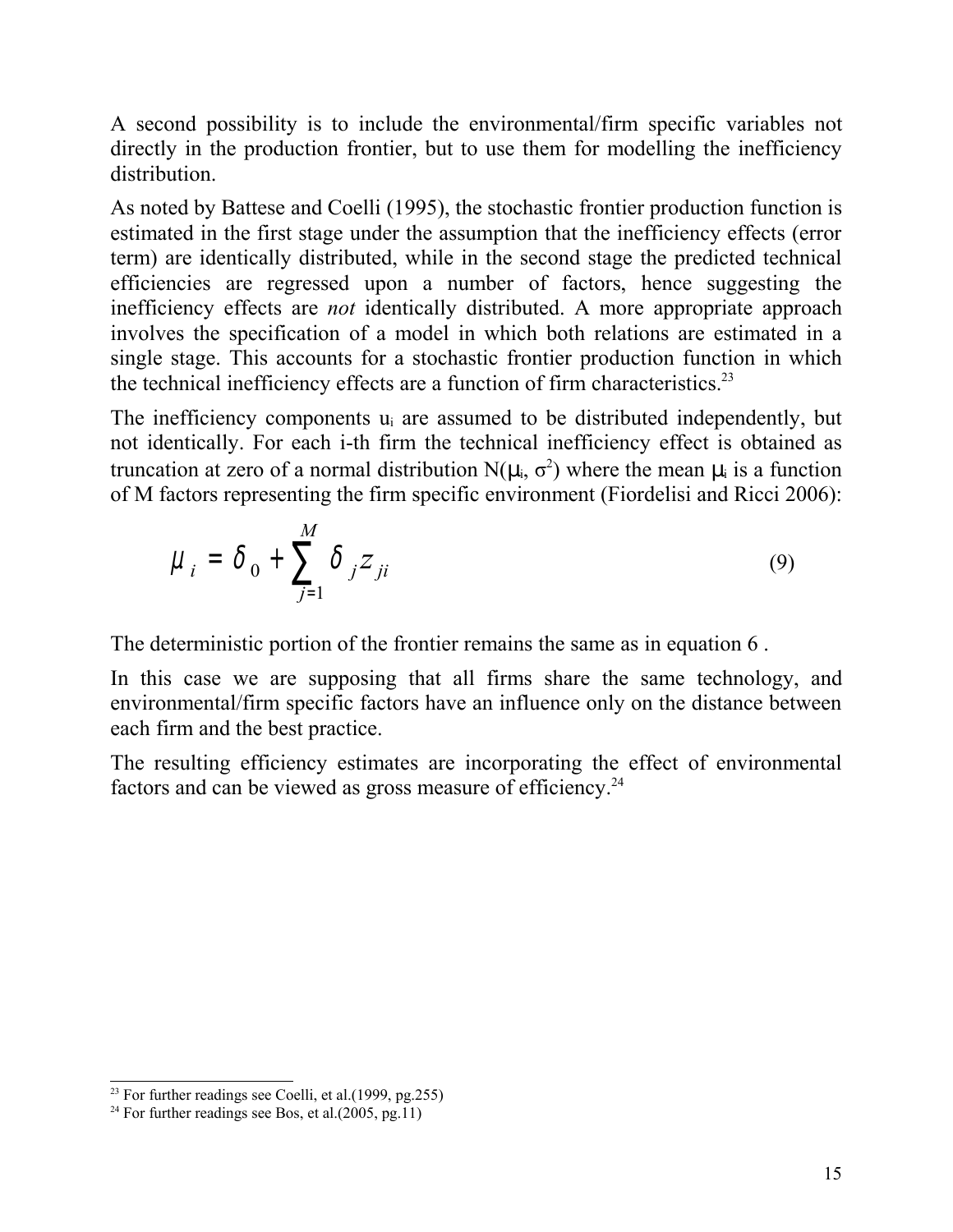### **Data and variables**

This study comprises bank's balance sheet and annual reports data of G7 countries (US, UK, Japan, Italy, Germany, France and Canada) and Switzerland over the 2000-2007 period. The data were compiled from the International bank Credit Analysis Bankscope Database.

In order to estimate separate regional and common frontiers, the sample selection requires us to consider only those countries, for which a sufficient large number of observation is available. Number of observation is 992.

Table 1. reports the number of banks, by distinguishing for countries.

| Country/Year | 2001 | 2002 | 2003           | 2004 | 2005 | 2006 | 2007 | <b>Total</b> |
|--------------|------|------|----------------|------|------|------|------|--------------|
| Canada       | 4    | 4    | 4              | 5    | 4    | 4    | 4    | 29           |
| France       | 5    | 3    | 4              | 6    | 12   | 12   | 9    | 51           |
| Germany      | 12   | 12   | 13             | 13   | 11   | 15   | 16   | 92           |
| Italy        | 3    | 3    | $\overline{2}$ | 5    | 8    | 11   | 9    | 41           |
| Japan        | 21   | 19   | 21             | 24   | 25   | 24   | 24   | 158          |
| UK           | 17   | 18   | 18             | 31   | 40   | 42   | 35   | 201          |
| <b>USA</b>   | 9    | 11   | 11             | 12   | 10   | 11   | 11   | 75           |
| Switzerland  | 55   | 47   | 48             | 50   | 49   | 48   | 48   | 345          |
| Total        | 126  | 117  | 121            | 146  | 159  | 167  | 156  | 992          |

**Table 1. Overview of the selected sample**

NOTE: We select banks with available balance sheets statements in Bankscope for the years 2000-2007.

In the literature, the definition of the bank inputs and outputs varies across studies and mainly depends on what a researcher pictures a bank to be.

Following Hughes and Mester (2008), **outputs** are typically measured by the dollar volume of the bank's assets in various categories. **Inputs** are typically specified as labor, physical capital, deposits and other borrowed funds, and sometimes equity capital. However, there is reasonable agreement about the specification of most of the important inputs and outputs for financial institutions. All agree that loans and other major assets of financial institutions should count as outputs (Berger & Humphrey 1997).

Accordingly, investment banks inputs are defined as price of labor  $(P_1)$ , price of physical capital  $(P_2)$  and price of funds  $(P_3)$ . More precisely, the price of labor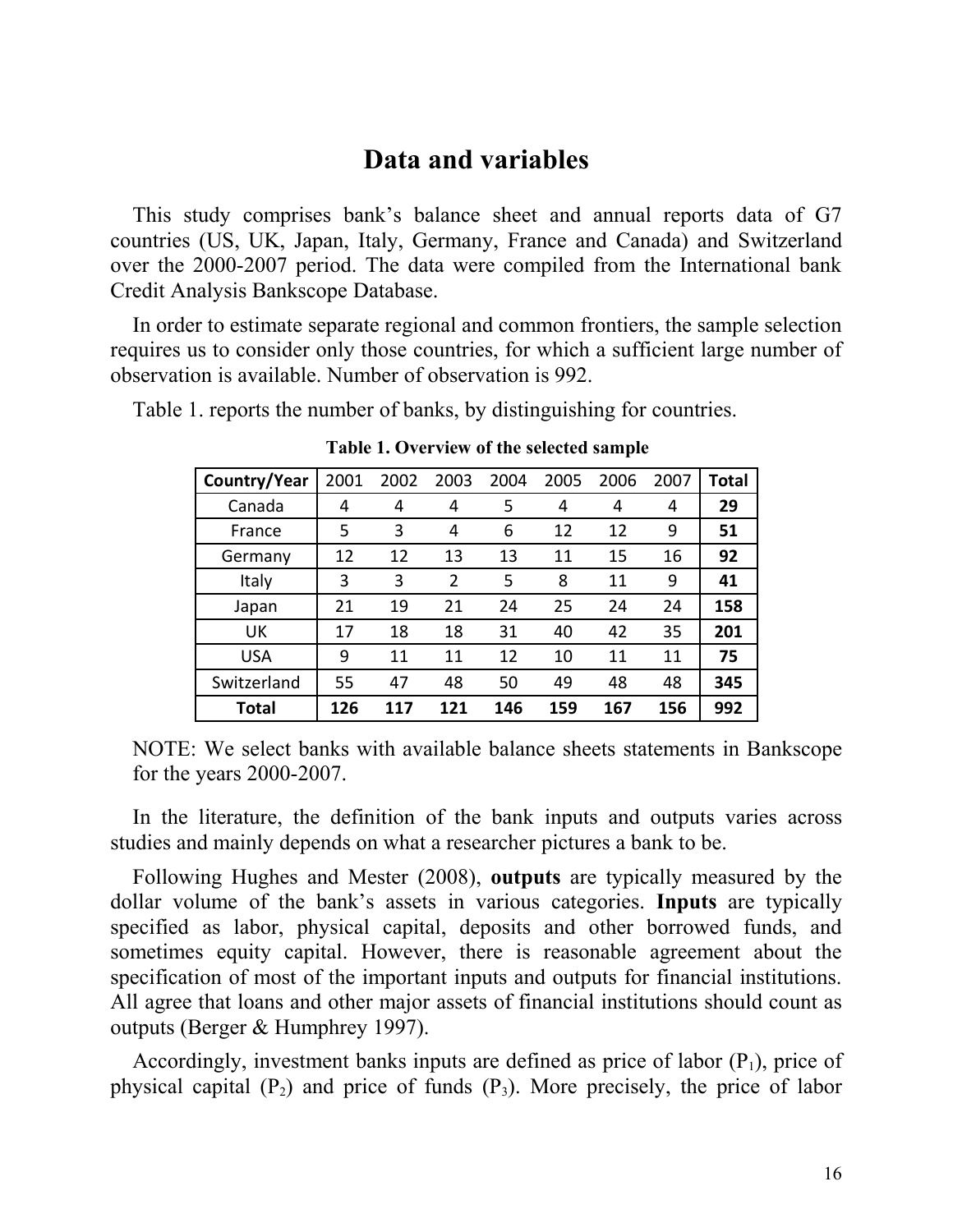equals the personnel expenses over total assets. The price of physical capital is measured as operating expenses less labor and interest expenses over total fixed assets. Price of funds equals total interest expenses over total funds.

Having in mind specific characteristics of investment banking business and outputs that they produce, we consider added value approach where outputs are defined based on their share of value added. Outputs are defined as loans  $(Y_1)$  and other earning assets  $(Y_2)$ . The variable equity controls for the differences in equity capital risks across banks. In order to estimate cost and profit efficiency scores, we use the total cost (TC) as the sum of interest, commission, fee, trading, and total operating expenses and total profit (TP) as pre-tax profit, as our depended variables.

In the table 2. we gives overview of the variables and their estimation:

#### INSERT TABLE 2.

Table 3. displays the description, mean, standard deviation, as well as minimum and maximum values of all the input prices, outputs and depended variable.

### INSERT TABLE 3.

In order to account for heterogeneity we follow Coelli et al. (1999) approach where there are two different ways for including environmental conditions or firms specific factors: Case I, environmental factors have a direct influence on the production structure; Case II, environmental factors influence the inefficiency distribution.

To decide on which firm specific factors to account for heterogeneity in our research we choose on the basis of empirical literature evidence in this area. Therefore we have to account for potential differences arising from certain countryspecific aspects of the banking technology on the one hand and from the environmental and regulatory conditions on the other. In particular, the economic environments are likely to differ significantly across countries. Three categories of environmental variables are taken into account: (1) those that describe the main macroeconomic conditions, which determine the banking product demand characteristics, (2) variables that describe the structure of the banking industry<sup>[25](#page-17-0)</sup>, and (3) those that account for profitability.

<span id="page-17-0"></span> $^{25}$  According to Liaw (2006) major types of risk investment banks face include market risk, credit risk, operating risk, reputation risk, legal risk and founding risk. The ability to properly and effectively identify, asses, monitor and manage each type of risk is critical to an investment bank's financial soundness and profitability.

Davis (2003) describes investment banking risk similar to Liaw, where according to him investment banks face credit, market and operational as main risks, and unexpected and product risk as additional risks.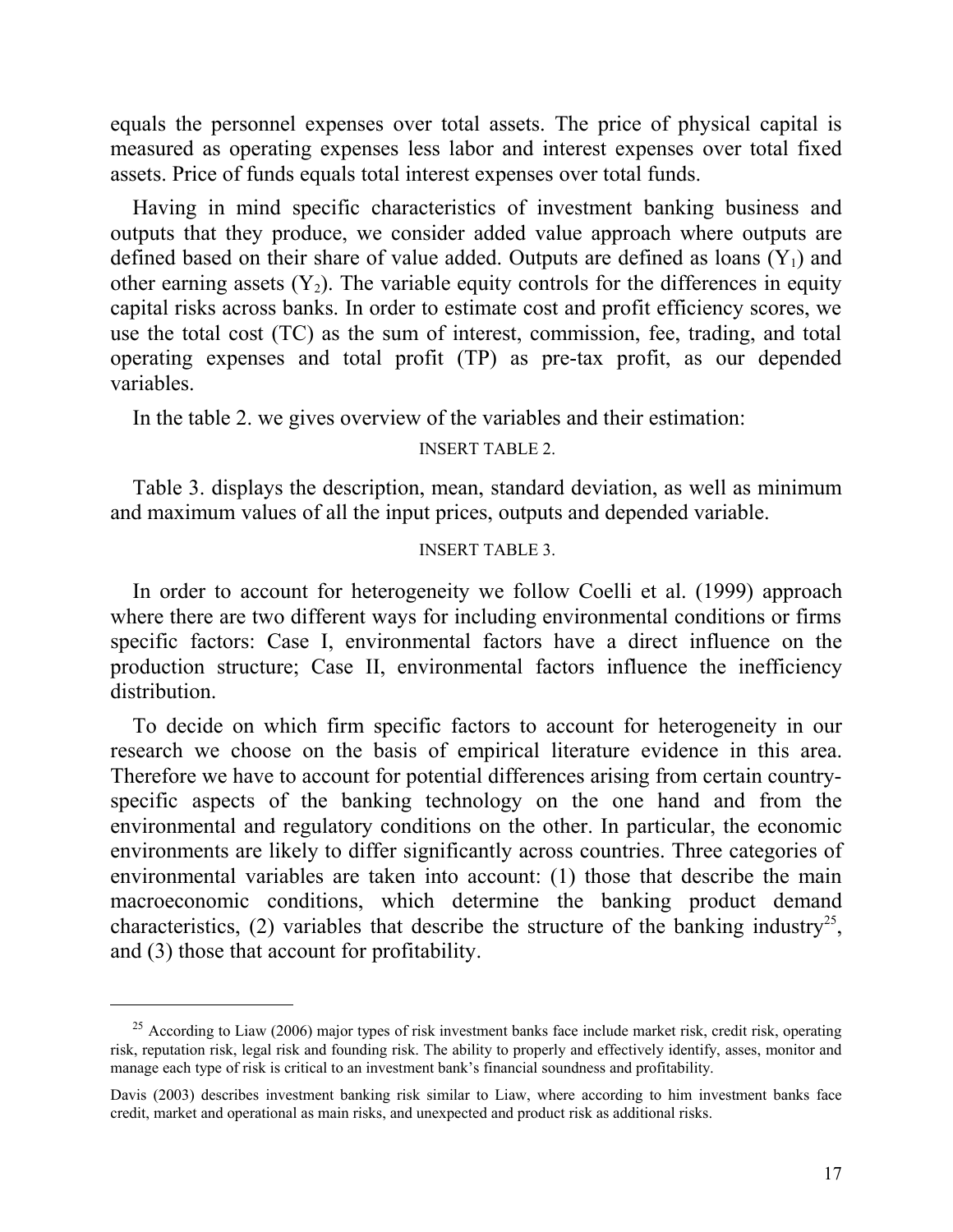The Table 4. And 5. explains environmental variables (for Case I and Case II) selected for our research, together with the studies that have used them previously.

> INSERT TABLE 4. INSERT TABLE 5.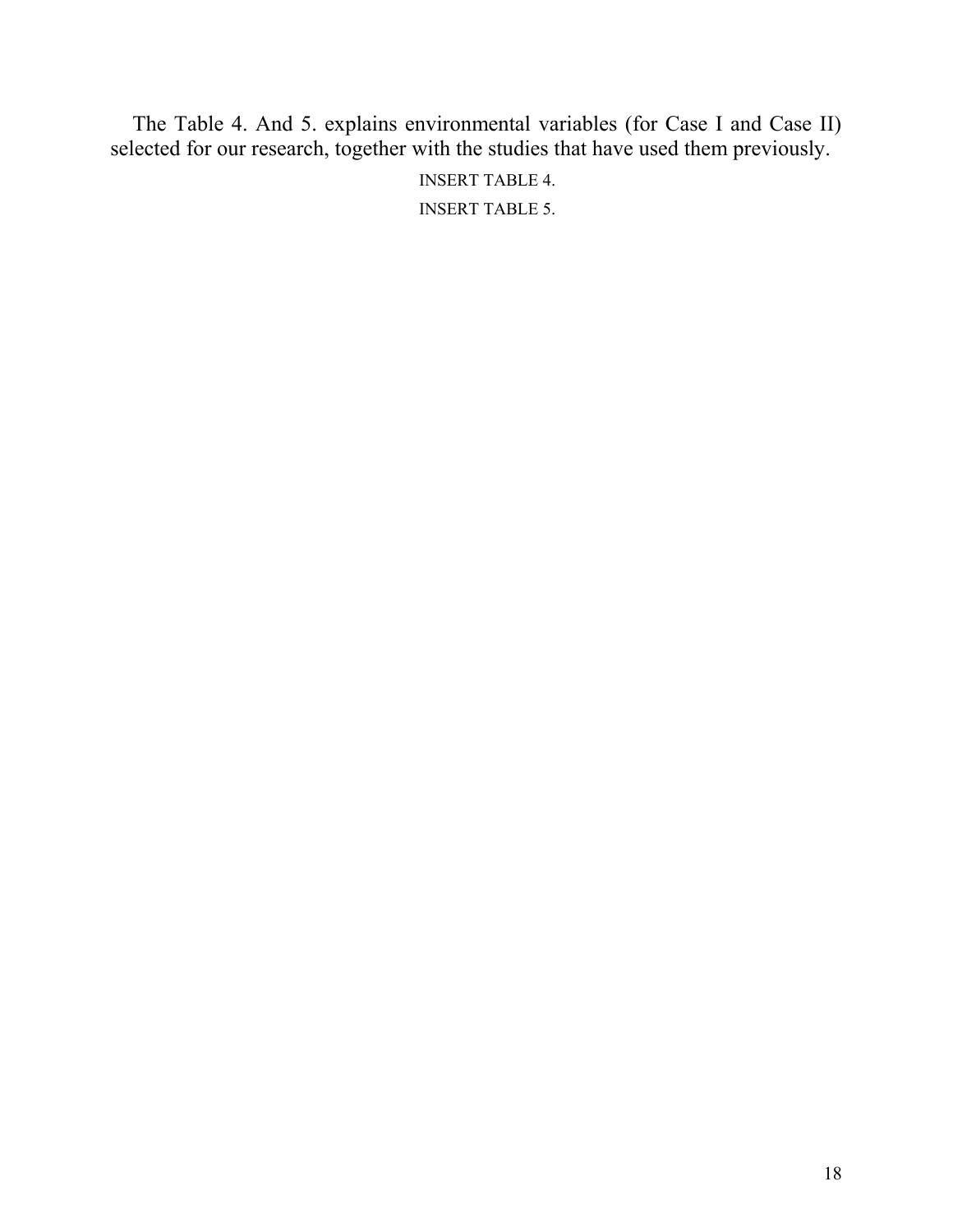# **Preliminary results**

In our beginning we have been looking to make both separate frontiers and common frontier for all countries. Due to a small number of bunks for some countries we have excluded separate frontiers from our analysis. For common frontier we have:

In the base model with only structural variables, where we have obtained next results:

| <b>COST EFFICIENCY</b>               |         |           |         |         |  |
|--------------------------------------|---------|-----------|---------|---------|--|
| Country                              | Mean    | Std. Dev. | Min.    | Max.    |  |
| G7 countries $&$ Switzerland (n=992) | 0.70377 | 0.10965   | 0.17337 | 0.94976 |  |
| Canada $(n=29)$                      | 0.73448 | 0.04812   | 0.64020 | 0.81969 |  |
| France $(n=51)$                      | 0.62904 | 0.12983   | 0.33409 | 0.88071 |  |
| Germany $(n=92)$                     | 0.67939 | 0.12122   | 0.37095 | 0.91237 |  |
| Italy $(n=41)$                       | 0.62869 | 0.13480   | 0.19082 | 0.85540 |  |
| Japan $(n=158)$                      | 0.69358 | 0.09933   | 0.42994 | 0.92084 |  |
| $UK(n=201)$                          | 0.69940 | 0.14349   | 0.17337 | 0.94976 |  |
| USA $(n=75)$                         | 0.73091 | 0.04780   | 0.59030 | 0.83738 |  |
| Switzerland $(n=345)$                | 0.72897 | 0.08022   | 0.26725 | 0.86095 |  |

**Base Model Cost Efficiency Results for Common Frontier**

## **Base Model Profit Efficiency Results for Common Frontier**

| <b>PROFIT EFFICIENCY</b>             |         |           |         |         |  |  |
|--------------------------------------|---------|-----------|---------|---------|--|--|
| Country                              | Mean    | Std. Dev. | Min.    | Max.    |  |  |
| G7 countries $&$ Switzerland (n=992) | 0.86930 | 0.08043   | 0.00000 | 0.99992 |  |  |
| Canada $(n=29)$                      | 0.86708 | 0.05786   | 0.75589 | 0.95603 |  |  |
| France $(n=51)$                      | 0.88475 | 0.05572   | 0.72805 | 0.97988 |  |  |
| Germany $(n=92)$                     | 0.86041 | 0.08344   | 0.58211 | 0.99233 |  |  |
| Italy $(n=41)$                       | 0.90522 | 0.05161   | 0.77428 | 0.99159 |  |  |
| Japan $(n=158)$                      | 0.86249 | 0.04985   | 0.54403 | 0.99982 |  |  |
| $UK(n=201)$                          | 0.86295 | 0.07341   | 0.62283 | 0.99992 |  |  |
| USA $(n=75)$                         | 0.81241 | 0.15018   | 0.00000 | 0.99887 |  |  |
| Switzerland $(n=345)$                | 0.88450 | 0.07380   | 0.51010 | 0.99685 |  |  |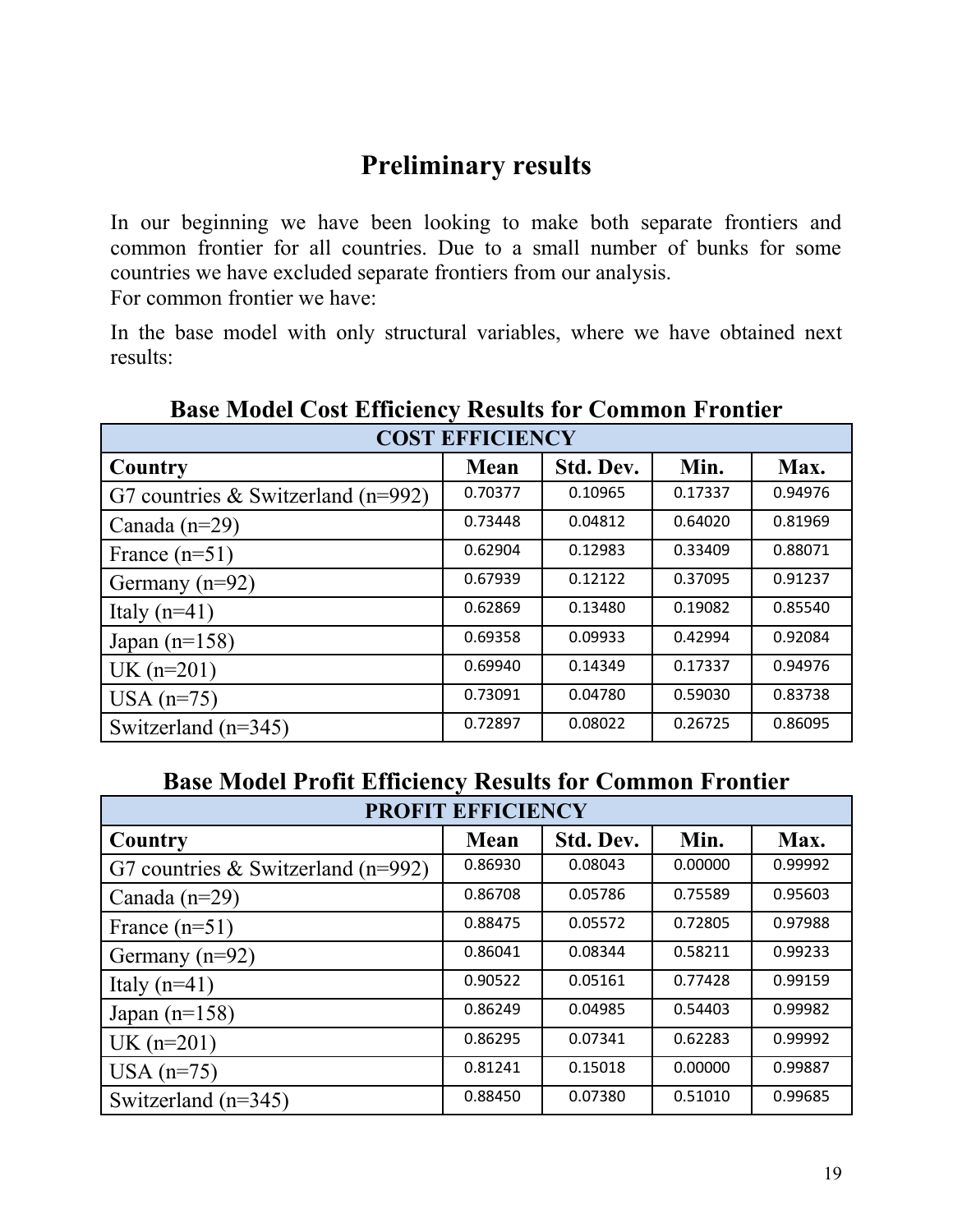The Case I, where environmental factors have a direct influence on the production structure, we find not suitable for our data set (nevertheless we have run the model and found evidence that support previous claim).

The Case II, where environmental factors influence the inefficiency distribution, we find suitable for our data set. For the case II for profit efficiency results we have some problems for the negative values, but we are working on solving those problems.

In the table below, we give overview of the exogenous firm specific factors determining the inefficiency distribution in the cost case.

| <b>Cost Efficiency</b>                                                       |                    |                     |  |  |  |
|------------------------------------------------------------------------------|--------------------|---------------------|--|--|--|
| <b>Variable</b>                                                              | <b>Coefficient</b> | <b>Significance</b> |  |  |  |
| Z1 (PD)                                                                      | 0.72941            | 0.00007             |  |  |  |
| $Z2$ (GDP)                                                                   | $-1.33577$         | 0.00063             |  |  |  |
| Z3 (FDII)                                                                    | 0.05758            | 0.41440             |  |  |  |
| Z4 (FDIO)                                                                    | 0.62856            | 0.00001             |  |  |  |
| Z5 (BAS)                                                                     | $-0.31863$         | 0.00006             |  |  |  |
| $Z6$ (CAR)                                                                   | $-1.09319$         | 0.00000             |  |  |  |
| Z7 (CONC)                                                                    | $-0.17582$         | 0.05987             |  |  |  |
| Z8 (NII)                                                                     | 0.48573            | 0.00000             |  |  |  |
| <b>Z9 (NNII)</b>                                                             | $-0.17349$         | 0.00328             |  |  |  |
| Z10 (IR)                                                                     | 0.37217            | 0.00050             |  |  |  |
| Z11 (LIQ)                                                                    | 0.76525            | 0.00042             |  |  |  |
| Z12 (OBSE)                                                                   | 0.50467            | 0.00000             |  |  |  |
| Z13 (LB)                                                                     | 0.27581            | 0.07367             |  |  |  |
| Z14 (SR)                                                                     | 0.26006            | 0.00583             |  |  |  |
| Z15 (ROA)                                                                    | 13.70692           | 0.00177             |  |  |  |
| Z16 (ROE)                                                                    | $-0.55655$         | 0.15688             |  |  |  |
| NOTES: A coefficient >0 means a positive effect on the inefficiency          |                    |                     |  |  |  |
| component u <sub>i</sub> , and then a negative relationship with efficiency; |                    |                     |  |  |  |
| the opposite for a coefficient <0.                                           |                    |                     |  |  |  |
| For the p value<0.01***, p value<0.05**, p value<0.1* and p                  |                    |                     |  |  |  |
| value>0.1 not significative.                                                 |                    |                     |  |  |  |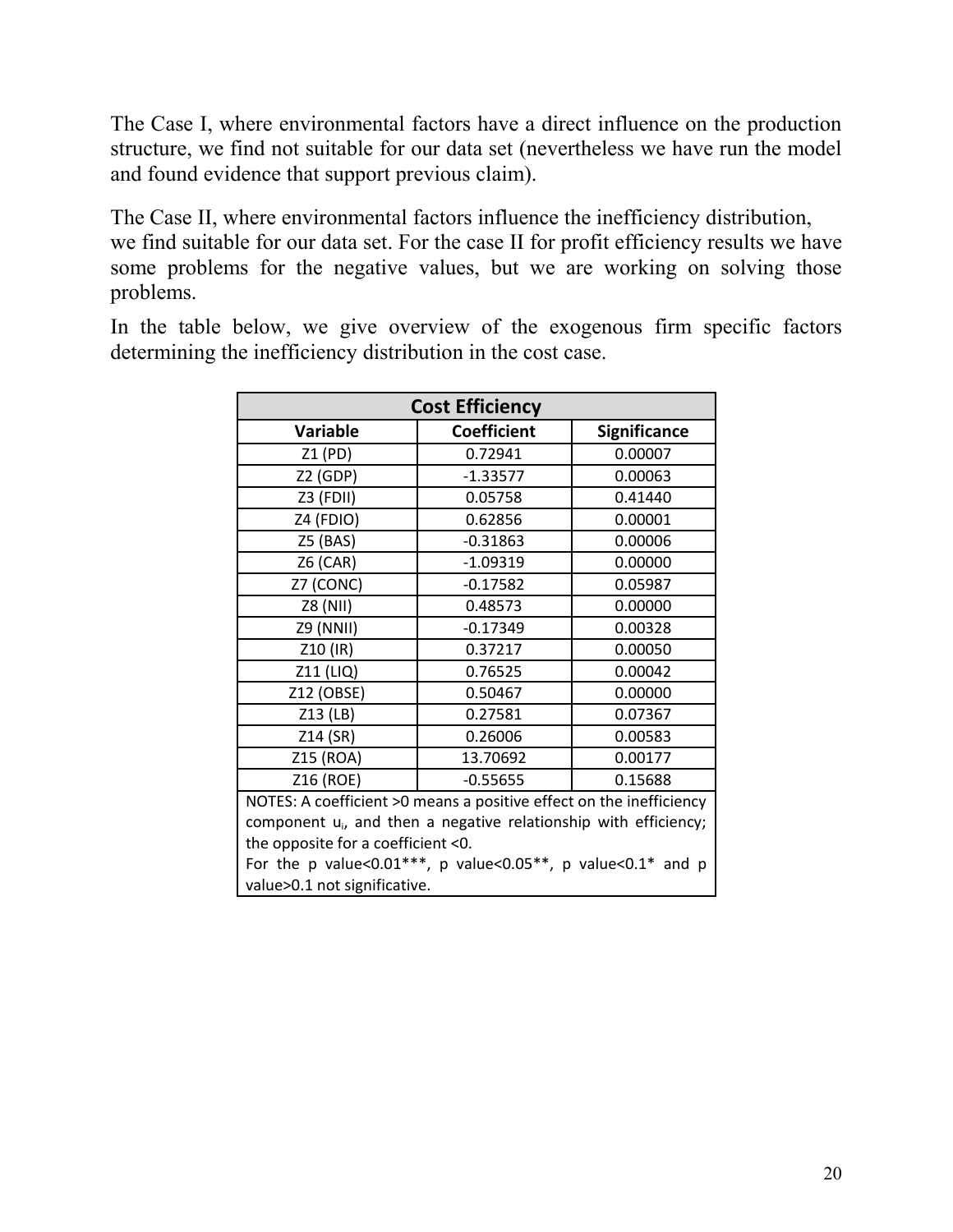# **References**

A. Lozano-Vivas, J. T. Pastor and J. M. Pastor 2002. ''An Efficiency Comparison of European Banking Systems Operating Under Different Environmental Conditions.'' *Journal of Productivity Analysis*, 18, 59-77.

A. N. Berger, A. Demirgüç-Kunt, R. Levine and J. G. Haubrich 2003. ''Bank Concentration and Competition: An Evolution in the Making.'' Working paper, The Wharton School, University of Pennsylvania.

A. N. Berger and D. B. Humphrey 1994. ''Bank Scale Economies, Mergers, Concentration and Efficiency: The US Experience.'' Working paper, The Wharton School, University of Pennsylvania.

A. N. Berger and D. B. Humphrey 1997. ''Efficiency of Financial Institutions: International Survey and Direction for Future Research.'' Working paper, The Wharton School, University of Pennsylvania.

A. N. Berger and R. DeYoung 2001. ''The Effects of Geographic Expansion on Bank Efficiency.'' *Journal of Financial Service Research* 19:2/3 163-184.

A. N. Berger and T. H. Hannan 1994. ''The Efficiency Cost of Market Power in the Banking Industry: A test of the Quiet Life and Related Hypotheses.'' Working paper, The Wharton School, University of Pennsylvania.

A. Tuch 2006. ''Investment Banking: Immediate Challenges and Future Directions.''Legal Studies Research Paper, The University of Sydney.

B. N. Anand and A. Galetovic 2006. ''Relathionships, Competition and Structure of Investment Banking Markets.'' *Journal of Industrial Economics,* Volume LIV, No. 2, 0022-1821.

E. Beccalli 2004. ''Cross Country Comparisons of Efficiency: Evidence from the UK and Italian investment firms. '' *Journal of Banking and Finance*, 28 1363– 1383.

E. Luciano and L. Regis 2007. ''Bank Efficiency and Banking Sector Development: The Case of Italy''. Working Paper, International Centre for Economic Research.

E. J. Kane, H. Unal, and A. Demirgüç-Kunt 1991. ''Capital Positions of Japanese Banks.'' Working Paper, International Eonomics Department, The World Bank.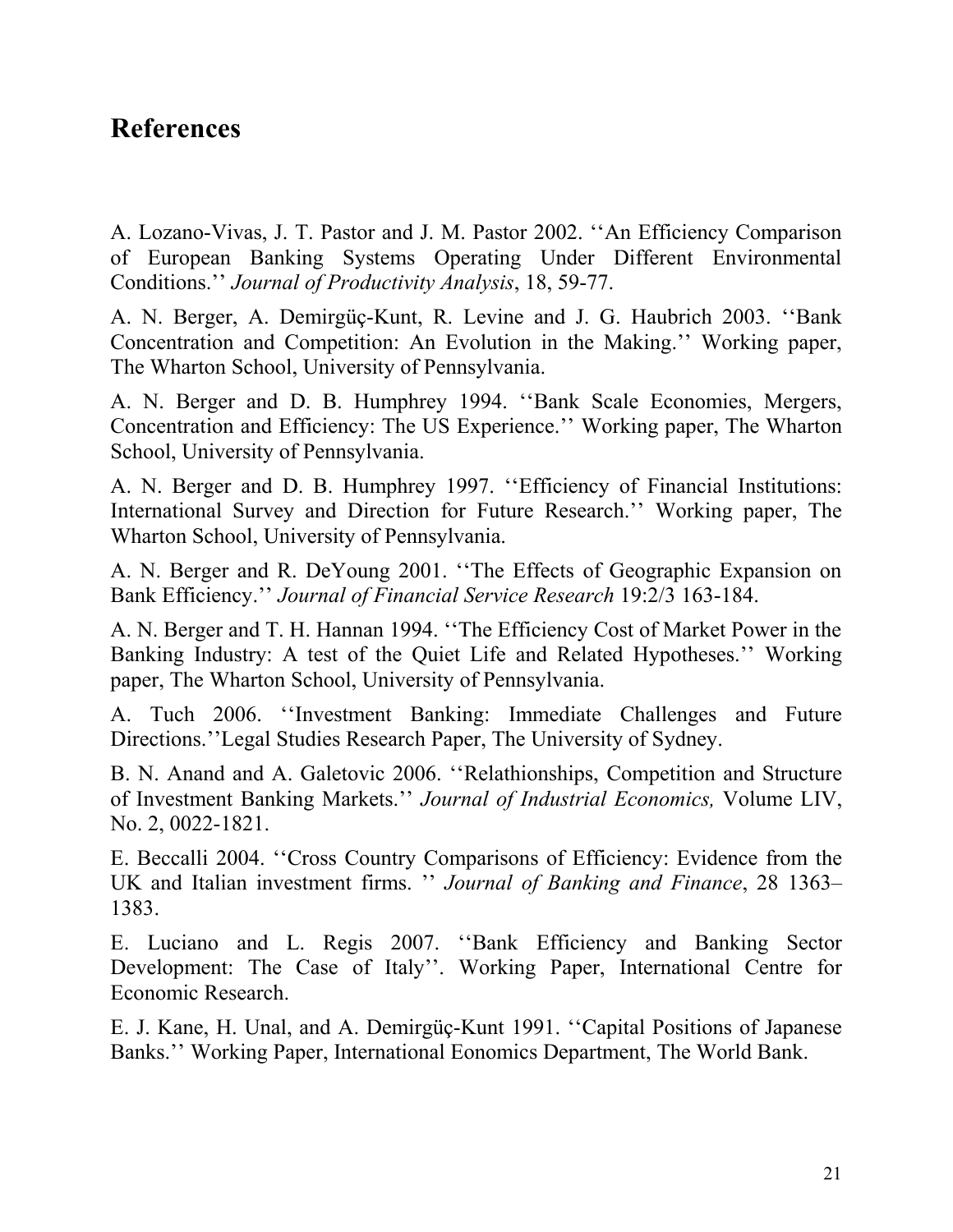F. Allen and A. M. Santomero 1999. ''What Do Financial Intermediaries Do?'' Working paper, The Wharton School, University of Pennsylvania.

J. P. Bonin, I. Hasan and P. Wachtel 2005. ''Bank Performance, Efficiency and Ownership in Transition Countries''. *Journal of Banking and Finance*, 29, 31–53.

J. P. Hughes and L. J. Mester 2008. ''Efficiency in Banking: Theory, Practice and Evidence.'' Working paper, The Wharton School, University of Pennsylvania.

J.W.B. Bos and H. Schmiedel 2007. ''Is There a Single Frontier in a Single European Banking Market?'' *Journal of Banking and Finance*, 31, 2081–2102.

J.W.B. Bos, M. Koetter, J.W. Kolari and C.J.M. Kool 2008. ''Effects of heterogeneity on bank efficiency scores.'' *European Journal of Operational Research.*

Katrina Ellis, Roni Michaely and Maureen O'Hara 2005. ''Competition in Investment Banking: Proactive, Reactive, or Retaliatory?'' Unpublished Paper, University of California, Davis.

M. Dietsch and A. Lozano-Vivas 2000. ''How the Environment Determines Banking Efficiency: A comparison between French and Spanish industries.'' *Journal of Banking and Finance*, 24, 985-1004.

R. Vander Vennet 2002. ''Cost and Profit Efficiency of Financial Conglomerates and Universal Banks in Europe.'' *Journal of Money, Credit and Banking*, Vol. 34, No. 1, pp. 254-282.

S. C. Valverde, D. B. Humphrey and R. Lòpez del Paso 2007. ''Do Cross Country Differences in Bank Efficiency support a policy of ''national champions?'' *Journal of Banking and Finance*, 31, 2173–2188.

T. Coelli, S. Perelman and E. Romano 1999. ''Accounting for Environmental Influences in Stochastic Frontier Models: With Application to International Airlines.'' *Journal of Productivity Analysis*, 11, 251-273.

Yener Altunbas, Ming-Hau Liu, P. Molyneux and R. Seth 2000. ''Efficiency and risk in Japanese banking.'' *Journal of Banking and Finance*, 24, 1605-1628.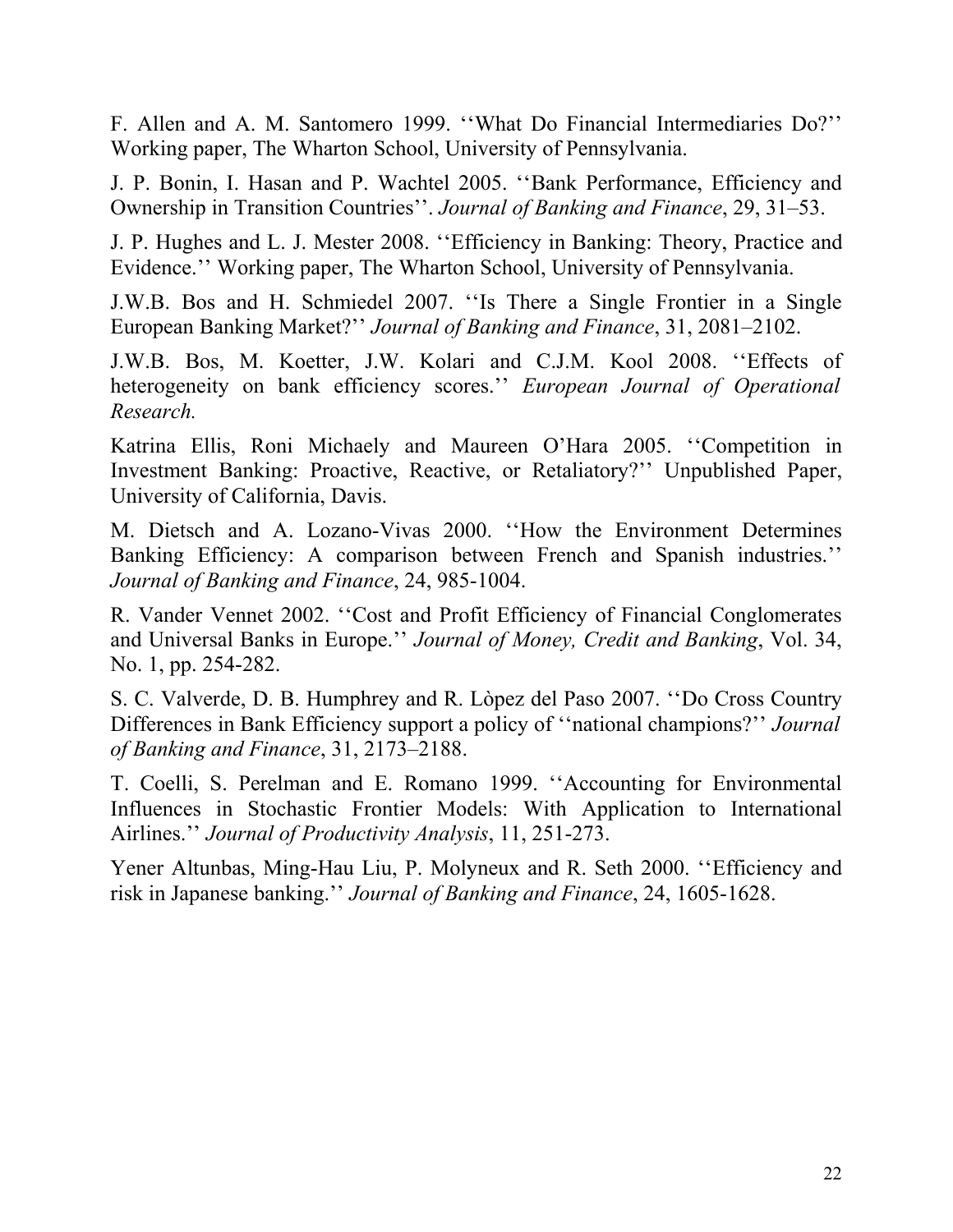| <b>Type of Variable</b> | <b>Symbol</b>  | Variable Name                | <b>Calculation</b>                                                                                                                 |
|-------------------------|----------------|------------------------------|------------------------------------------------------------------------------------------------------------------------------------|
| Dependent variable      | ТC             | <b>Total Cost</b>            | TC is obtained as the sum of interest expense,<br>commission expense, fee expense, trading expense<br>and total operating expenses |
| Dependent variable      | <b>TP</b>      | <b>Total Profit</b>          | TP is obtained as pre-tax profit                                                                                                   |
| Input Price             | $P_1$          | Price of Labor               | $P_1$ is calculated as personnel expenses over total assets                                                                        |
| Input Price             | P <sub>2</sub> | Price of Physical<br>Capital | $P_2$ is calculated as other administrative expenses and<br>other operating expenses over total fixed assets                       |
| Input Price             | $P_3$          | Price of Funds               | $P_3$ is calculated as total interest expenses over total<br>funds                                                                 |
| Output                  | $Y_1$          | Loans                        | $Y_1$ represents loans                                                                                                             |
| Output                  | $Y_{2}$        | Other Earning<br>Assets      | $Y_1$ represents other earning assets                                                                                              |
| Control variable        | Е              | <b>Total Equity</b>          | E represents equity capital                                                                                                        |

**Table 2. Variable definition**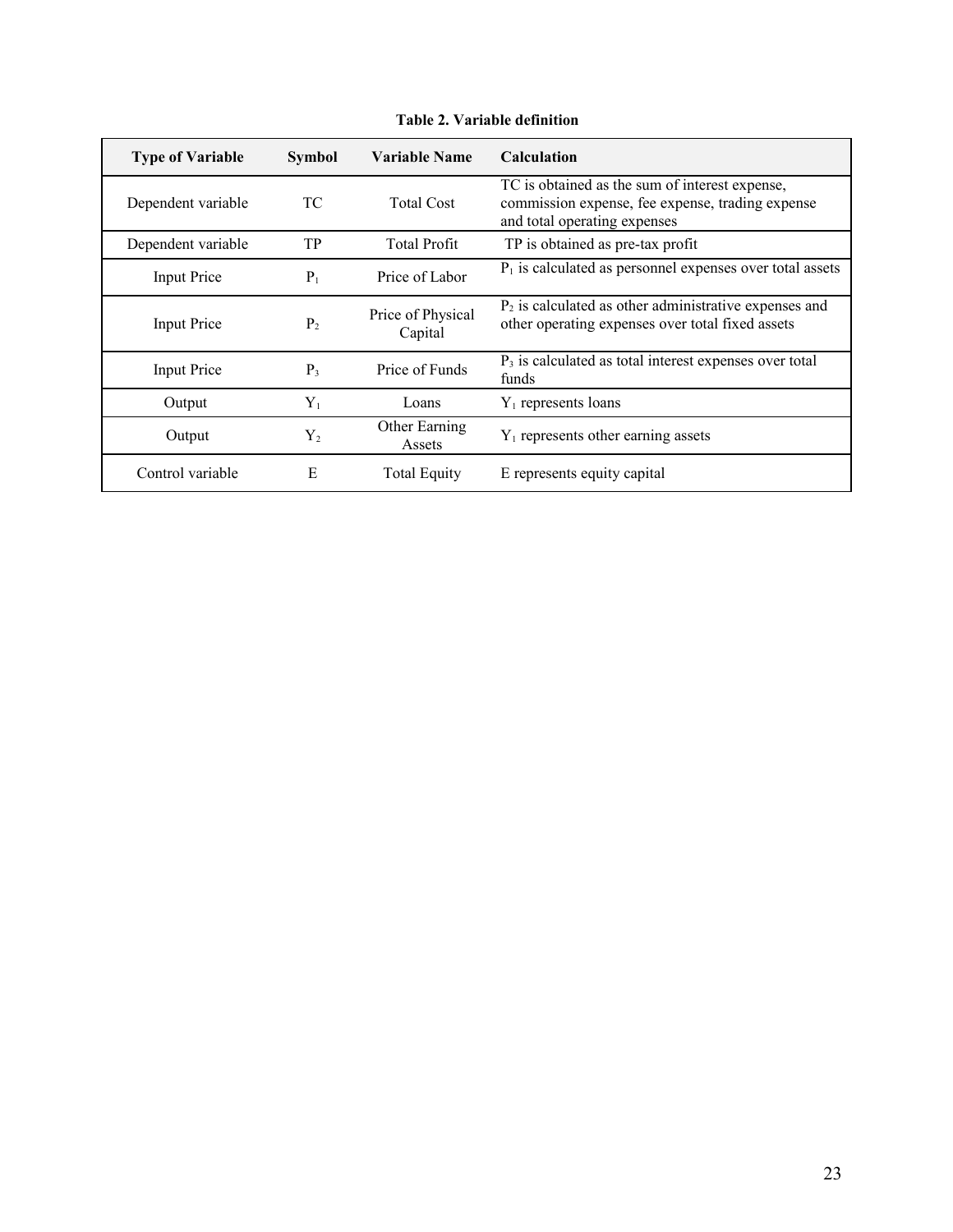| <b>Variable</b> | <b>Description</b>          | <b>Mean</b>  | <b>Median</b> | Std. Dev.    | Min.          | Max.          |
|-----------------|-----------------------------|--------------|---------------|--------------|---------------|---------------|
| ТC              | Total Cost                  | 1418986.326  | 202828.997    | 5356962.056  | 3090.235      | 75506000.000  |
| ТP              | Pre-Tax Profits             | 156199.286   | 25009.733     | 919083.984   | -12831000.000 | 10426000.000  |
| Y,              | ∟oans                       | 5328236.750  | 543002.175    | 17842688.739 | 88.129        | 248222594.000 |
| $Y_2$           | <b>Other Earning Assets</b> | 23635462.258 | 1089135.883   | 72202139.572 | 104.866       | 796332000.000 |
| $P_1$           | Price of Labour             | 0.045        | 0.018         | 0.068        | 0.000         | 0.558         |
| P <sub>2</sub>  | Price of Physical Capital   | 683809.602   | 121872.506    | 2279613.974  | 1961.157      | 24233012.268  |
| $P_3$           | Price of Funds              | 0.056        | 0.024         | 0.264        | 0.000         | 4.571         |
| Е               | Total Equity                | 1405882.276  | 304844.799    | 3922136.233  | 1089.681      | 39038000.000  |

|  |  |  |  | Table 3. Descriptive statistics of outputs, inputs and control variables |
|--|--|--|--|--------------------------------------------------------------------------|
|--|--|--|--|--------------------------------------------------------------------------|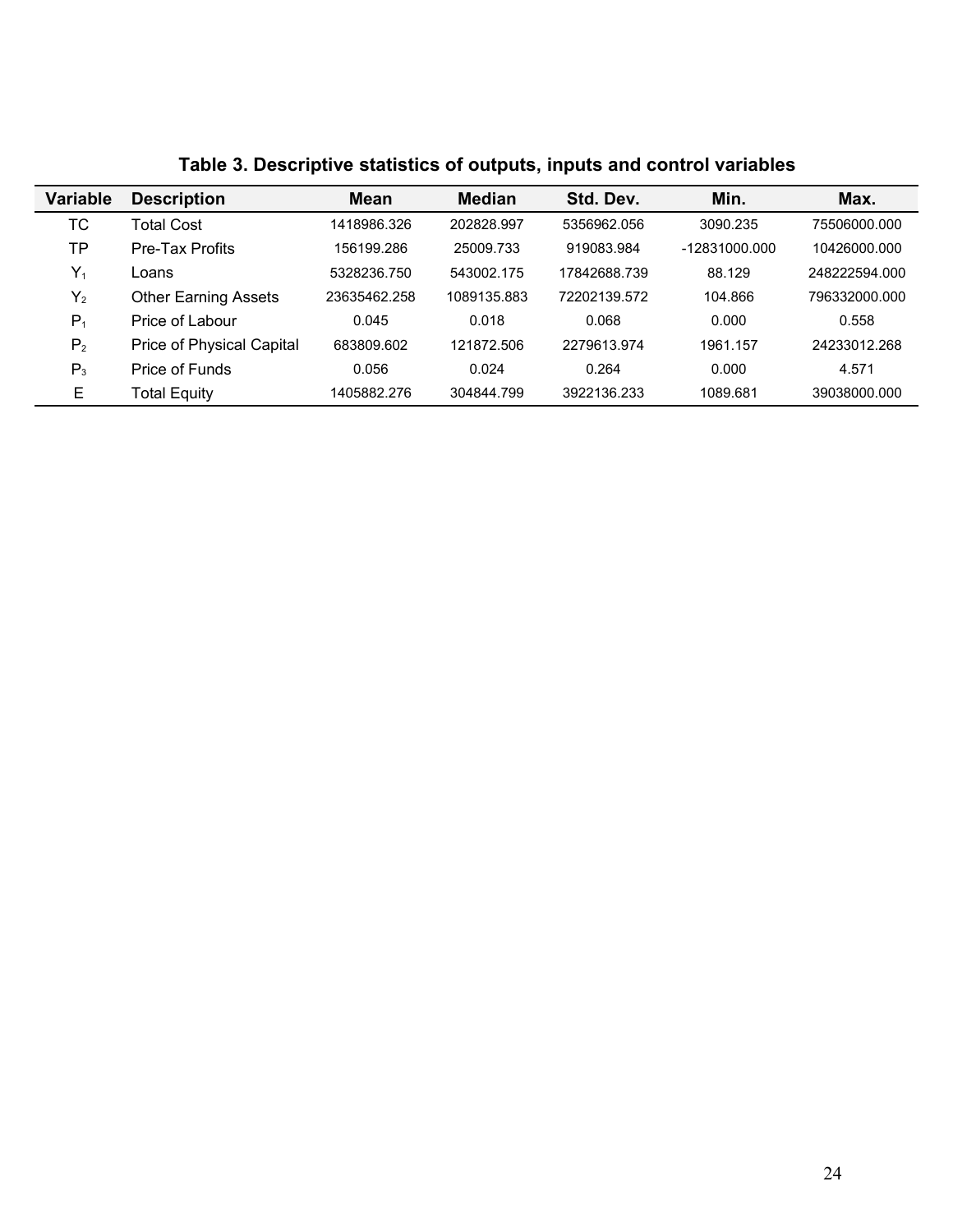| Variable type                    | Variable name            | <b>Symbol</b> | <b>Studies</b>                                                                                        |
|----------------------------------|--------------------------|---------------|-------------------------------------------------------------------------------------------------------|
|                                  | Capital risk exposure    | <b>CAR</b>    | Dietsch and Lozano-Vivas 2000, Lozano-Vivas et al.<br>2002 as control variable, Altunbas et al. 2000, |
| <b>Investment banking</b>        |                          |               | Athanasoglou et al. 2006, Brissimis et al. 2008,<br>Lapetite et al. 2008                              |
| risk exposure                    | Insolvency risk exposure | IR            | Lapetite et al. 2008                                                                                  |
|                                  |                          |               | Altunbas et al. 2000 as proxy, Demirguc-Kunt and                                                      |
|                                  | Liquidity risk exposure  | LIQ           | Huizinga 2004, Brissimis et al. 2008, Fiordelisi and                                                  |
|                                  |                          |               | Molyneux 2009                                                                                         |
|                                  | Securities risk exposure | <b>SR</b>     | ????                                                                                                  |
| $CAR =$ equity/assets            |                          |               |                                                                                                       |
| $IR = (100 + average ROE)/SDROE$ |                          |               |                                                                                                       |
| LIQ=Liquid assets/assets         |                          |               |                                                                                                       |
| SR=Total securities/total assets |                          |               |                                                                                                       |

**Table 4. Environmental variables definition for Case I**